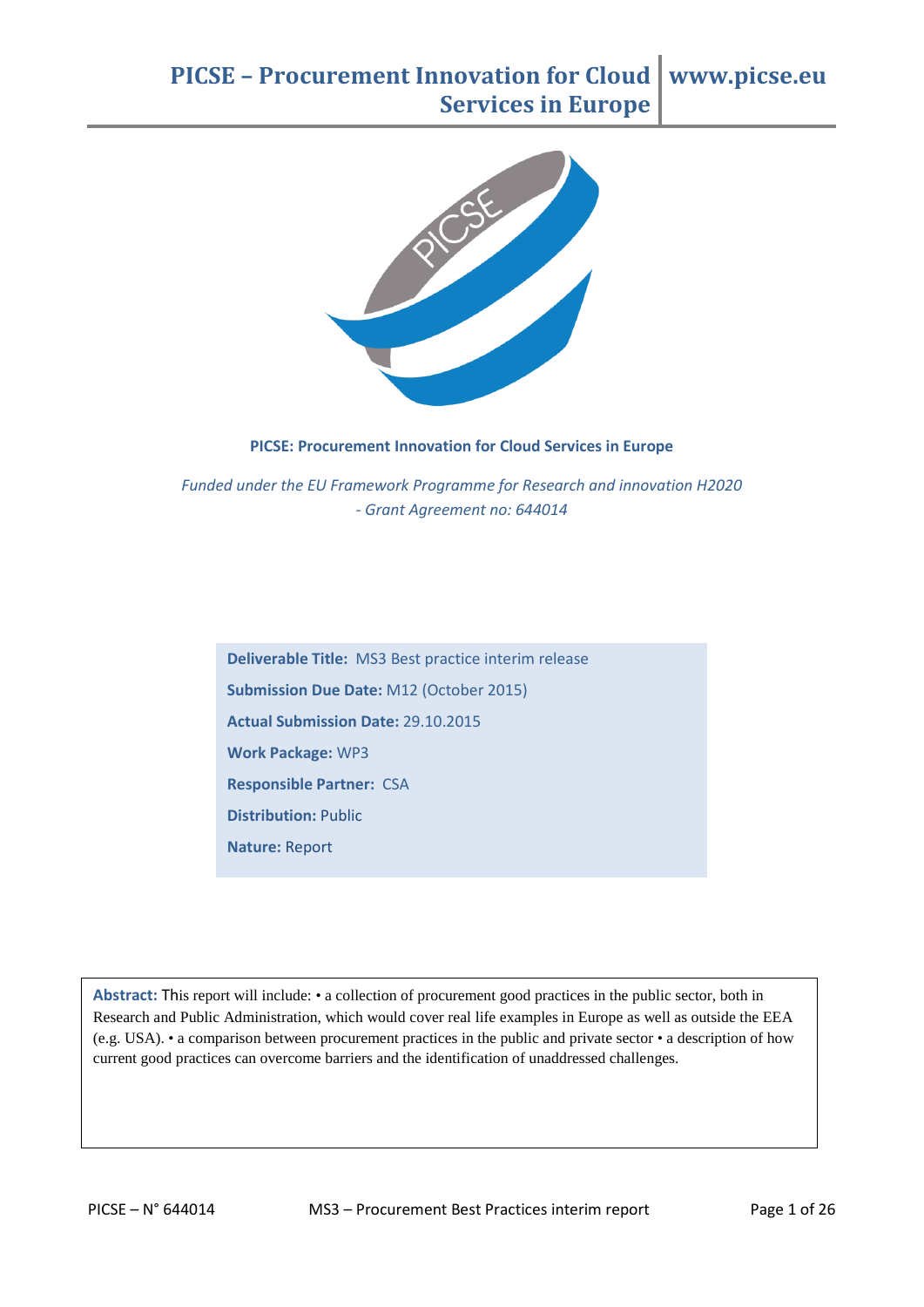#### **DOCUMENT INFORMATION**

| <b>Project</b>             |                                                      |  |  |  |
|----------------------------|------------------------------------------------------|--|--|--|
| Project acronym:           | <b>PICSE</b>                                         |  |  |  |
| Project full title:        | Procurement Innovation for Cloud Services in Europe  |  |  |  |
| Project start:             | 1 October 2014                                       |  |  |  |
| Project duration:          | 18 months                                            |  |  |  |
| Call:                      | ICT-35-2014: Innovation and Entrepreneurship Support |  |  |  |
| Grant agreement no.:       | 644014                                               |  |  |  |
| <b>Document</b>            |                                                      |  |  |  |
| Deliverable number:        | MS3                                                  |  |  |  |
| Deliverable title:         | Procurement Best Practice interim release            |  |  |  |
| Author(s):                 | <b>Cloud Security Alliance</b>                       |  |  |  |
| Work package no.:          | WP3                                                  |  |  |  |
| Work package title:        | Competence                                           |  |  |  |
| Work package leader:       | <b>Cloud Security Alliance</b>                       |  |  |  |
| Work package participants: | CERN, CSA, Trust-IT, PICSE Task Force                |  |  |  |
| Distribution:              | Public                                               |  |  |  |
| Nature:                    | Report                                               |  |  |  |
| Version/Revision:          | V <sub>0.7</sub>                                     |  |  |  |

## **DISCLAIMER**

PICSE (644014) is a Coordination and Support Action funded by the EU Framework Programme for Research and Innovation Horizon 2020. The PICSE Procurers' Platform will give access to a unique repository of information supporting the move from outright purchase to 'pay-per-usage' made possible by the arrival of cloud computing. It builds on the Helix Nebula collaboration between supply and demand of which the three PICSE partners are key members.

This document contains information on PICSE core activities, findings and outcomes and it may also contain contributions from distinguished experts who contribute to PICSE. Any reference to content in this document should clearly indicate the authors, source, organisation and publication date. The content of this publication is the sole responsibility of the PICSE consortium and cannot be considered to reflect the views of the European Commission.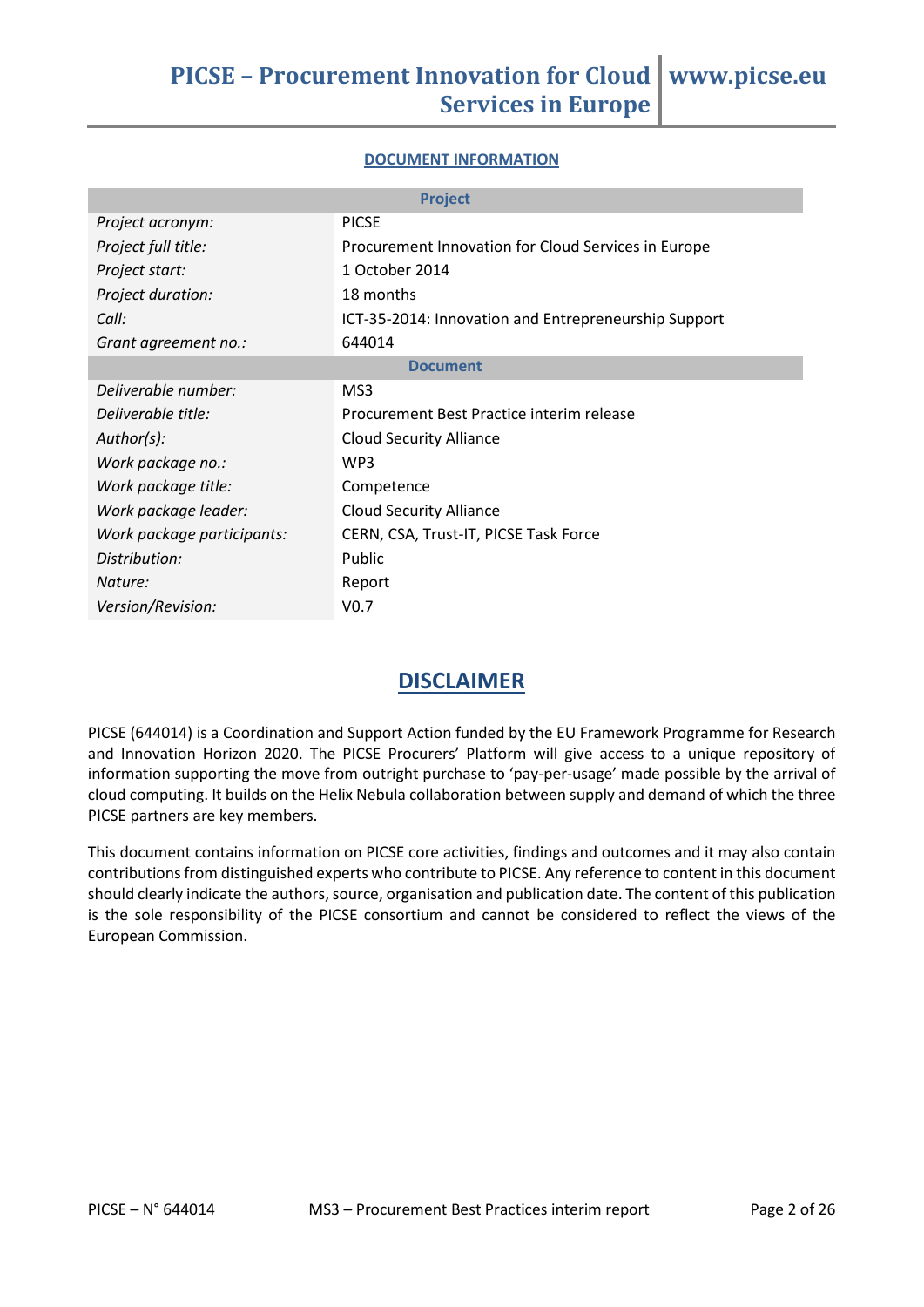#### **CHANGE LOG**

| <b>Issue</b> | <b>Date</b> | <b>Description</b>                     | <b>Author/Partner</b>                          |
|--------------|-------------|----------------------------------------|------------------------------------------------|
| 0.1          | 23/10/2015  | Document structure and Initial Content | Damir Savanovic,<br><b>CSA</b>                 |
| 0.2          | 28/10/2015  | Internal review                        | Jesus Luna,<br>Daniele Catteddu,<br><b>CSA</b> |
| 0.3          | 29/10/2015  | Feedback integration                   | Damir Savanovic,<br><b>CSA</b>                 |
| 0.4          | 3/11/2015   | <b>Review from CERN</b>                | Rachida<br>Amsagrhrou,<br><b>CERN</b>          |
| 0.5          | 4/11/2015   | Feedback integration                   | Damir Savanovic,<br><b>CSA</b>                 |
| 0.6          | 05/11/2015  | <b>Review from TRUST-IT</b>            | Sara Garavelli,<br>Trust-IT                    |
| 0.7          | 13/11/2015  | Feedback integration                   | Damir Savanovic,<br><b>CSA</b>                 |
| 0.8          | 16/11/2015  | <b>Review from CERN</b>                | Bob Jones, CERN                                |
| 0.9          | 20/11/2015  | Feedback integration                   | Damir Savanovic,<br><b>CSA</b>                 |
|              |             |                                        |                                                |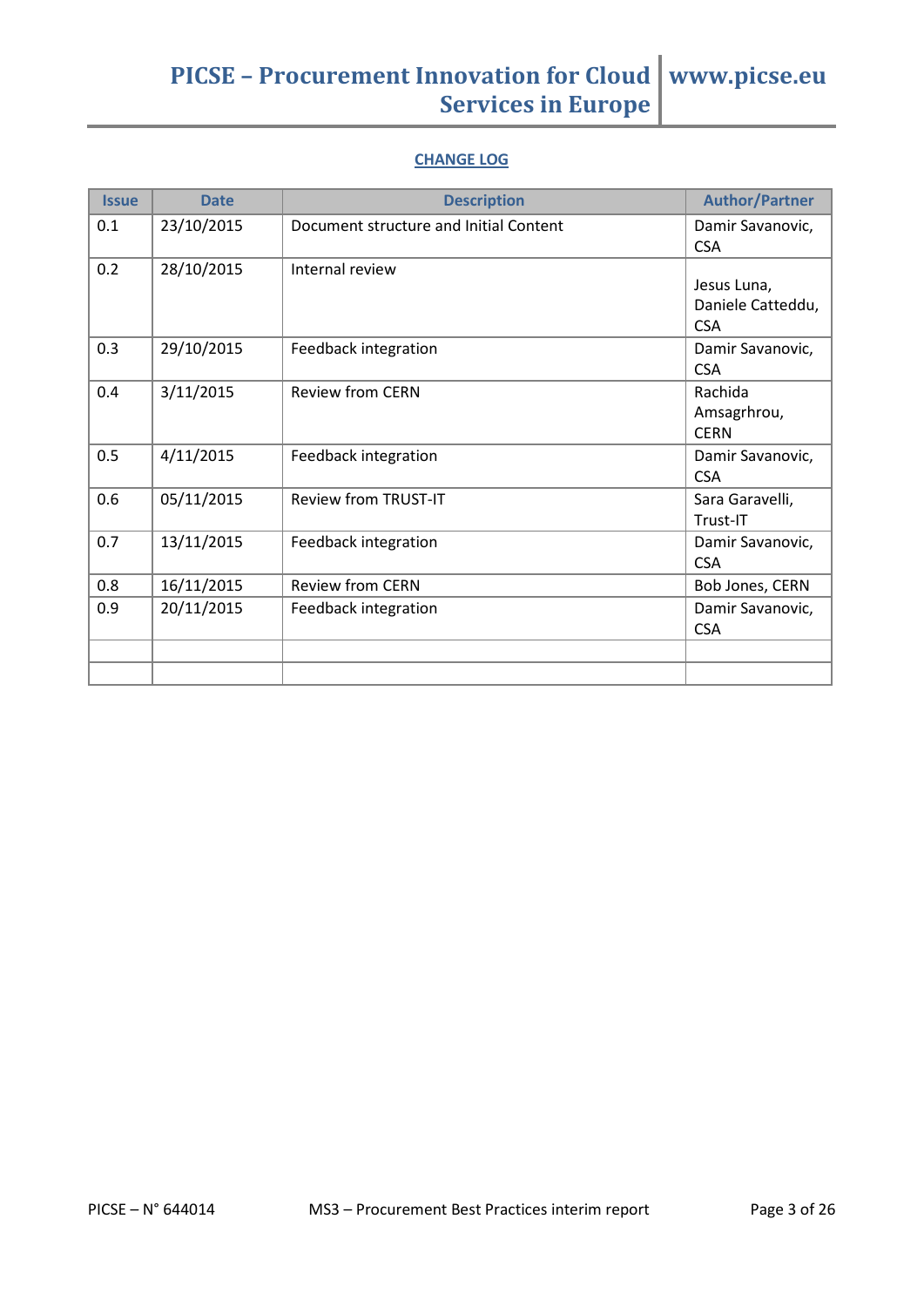# **Table of Contents**

| 1.1   |  |
|-------|--|
| 2.    |  |
| 3.    |  |
| 3.1.1 |  |
| 3.1.2 |  |
| 3.1.3 |  |
| 3.1.4 |  |
| 3.1.5 |  |
| 4.    |  |
|       |  |
| 51    |  |
| 5.2   |  |
| 5.2.1 |  |
| 5.2.2 |  |
|       |  |
| 6.1   |  |
| 6.2   |  |
| 6.3   |  |
| 6.4   |  |
| 6.5   |  |
|       |  |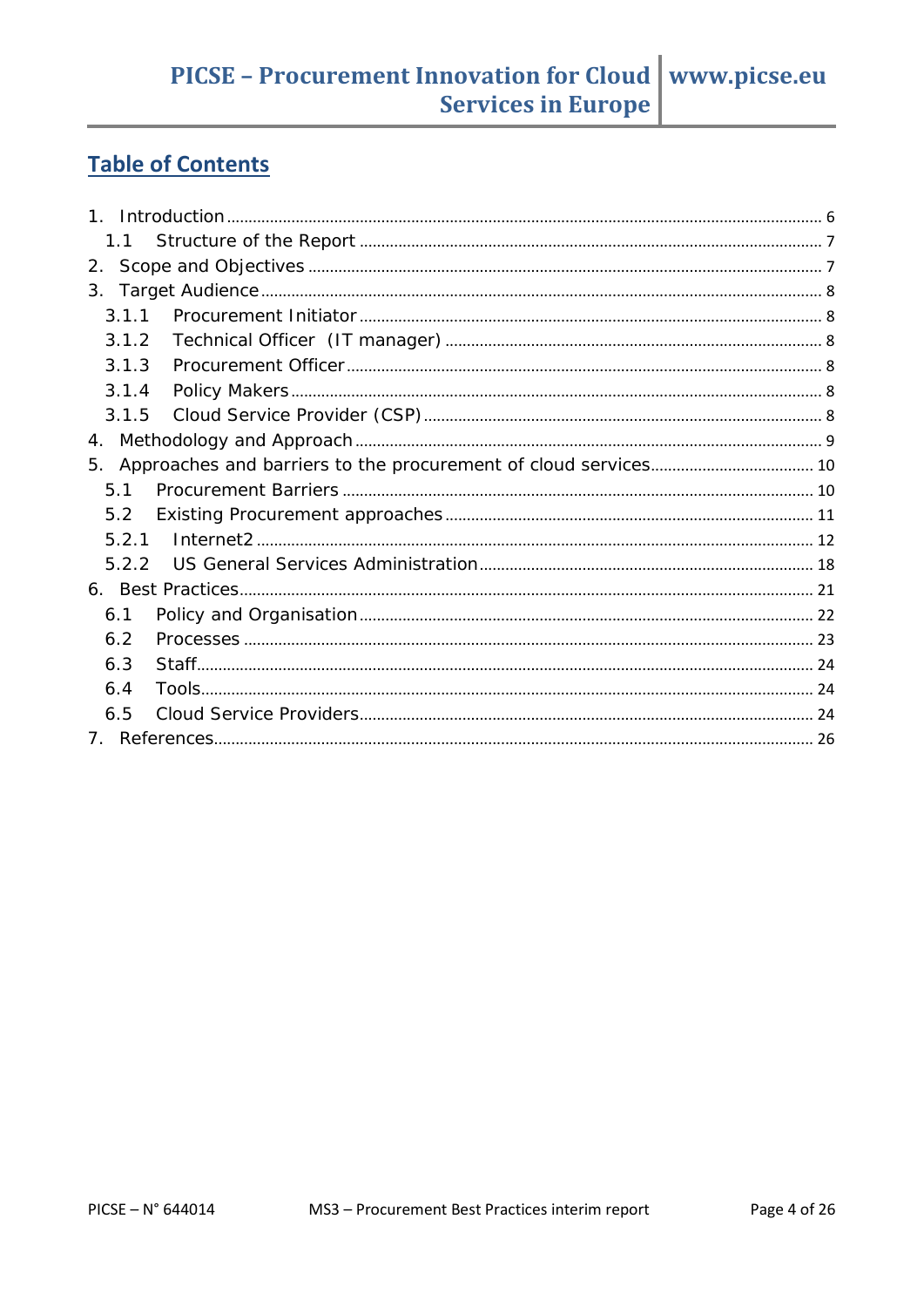# **List of Figures**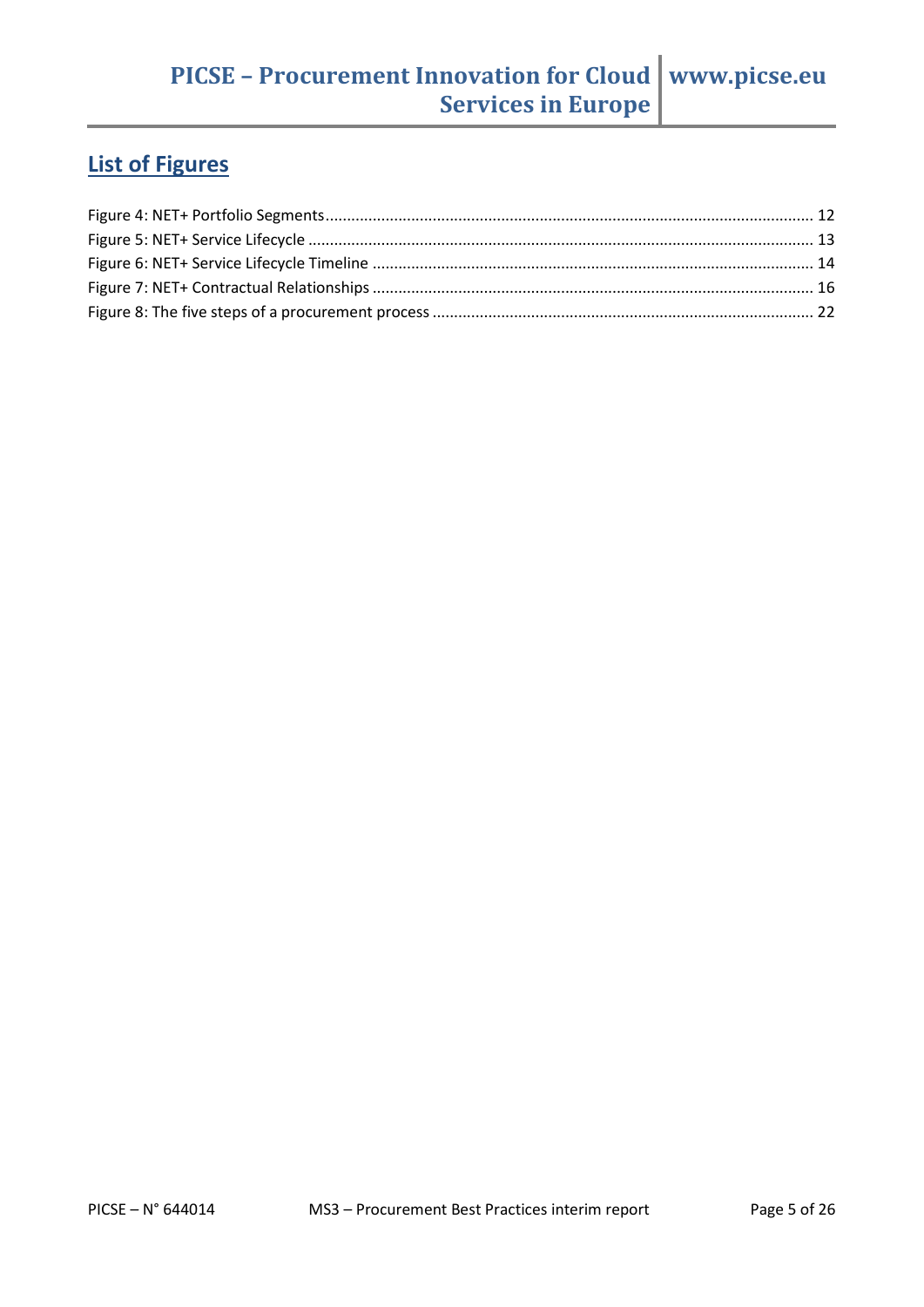# <span id="page-5-0"></span>**1. Introduction**

With the advent of cloud computing, the delivery of Information and Communications Technology (ICT) services is going through a fundamental change. In 2020 IDC's baseline scenario shows the total cloud market to be worth some €44.8bn (€32.7bn for the Public Cloud and €[1](#page-5-1)2.06bn for the private)<sup>1</sup>.

Growing demand for computing power from public research organizations has resulted in initiatives such as Helix Nebula<sup>[2](#page-5-2)</sup>, a partnership between big science and big business in Europe that is charting the course towards the sustainable provision of cloud computing in public research organizations. However, cloud computing as a type of ICT is disrupting the traditional notions of information technology. Procurement processes and policies in many research organizations are inadequately addressing the on-demand model of cloud computing, introducing barriers to procurement of cloud services.

This report identifies and documents best practices for procuring cloud services in the public research organisations. While the report focuses on research sector, we considered also the procurement practices of cloud services in the public administration. This is because public administrations and agencies are a large consumer of ICT, and via their procurement power can have significant influence on innovation and competitiveness in the ICT market. The procurement of ICT by public organisations also represents a significant source of expenditure in public funds. It is therefore paramount that public bodies know how to procure ICT efficiently and responsibly, promoting competition and innovation in the ICT industry and making the best use of public funds.

The work done in this report builds on a number of sources: 1) the analysis of good practices in public research organisations and public sector, performed in D2.1 Research Procurement Model<sup>[3](#page-5-3)</sup>, 2) the analysis of procurement barriers identified in D3.1 Procurement Barriers Report<sup>[4](#page-5-4)</sup>, 3) on the insight and knowledge gained from the Helix Nebula flagships, 4) the information obtained from the Cloud for Europe project, 5) the Internet 2 / Net+ Initiative<sup>[5](#page-5-5)</sup>, [6](#page-5-6)) the USA General Service Administration (GSA) and FCCI, FedRAMP<sup>6</sup>, BuySMART[7](#page-5-7) initiatives, 7) the information provided by Industry Associations (e.g. DigitalEurope), and 8) various other sources including those proposed by the Procurers' Network and the PICSE Task Force.

This report compares procurement approaches in different sectors and different geographies with a particular emphasis on the way they address the types of barrier identified in D3.1. This report also highlights potential challenges likely to be faced in the future. This report is proposing a procurement best practice suitable for the European Scientific Community in the light of those challenges.

The objectives of the report are to provide mechanisms for lowering barriers to the procurement of cloud services, as described in the report "D3.1 Procurement Barriers Report", to understand how the best

<span id="page-5-1"></span> <sup>1</sup> Uptake of Cloud in Europe, IDC, 2014 http://ec.europa.eu/digital-agenda/en/news/final-report-study-smart-

<sup>20130043-</sup>uptake-cloud-europe 2 http:// http://www.helix-nebula.eu/

<span id="page-5-3"></span><span id="page-5-2"></span><sup>3</sup> http://www.picse.eu/publications/deliverables/d-21-research-procurement-model

<span id="page-5-4"></span><sup>4</sup> http://www.picse.eu/publications/deliverables/d31-procurement-barriers-report

<span id="page-5-5"></span><sup>5</sup> http://www.internet2.edu/vision-initiatives/initiatives/internet2-netplus/

<span id="page-5-6"></span><sup>6</sup> http://www.gsa.gov/portal/category/102375

<span id="page-5-7"></span><sup>7</sup> http://www.gsa.gov/portal/content/105119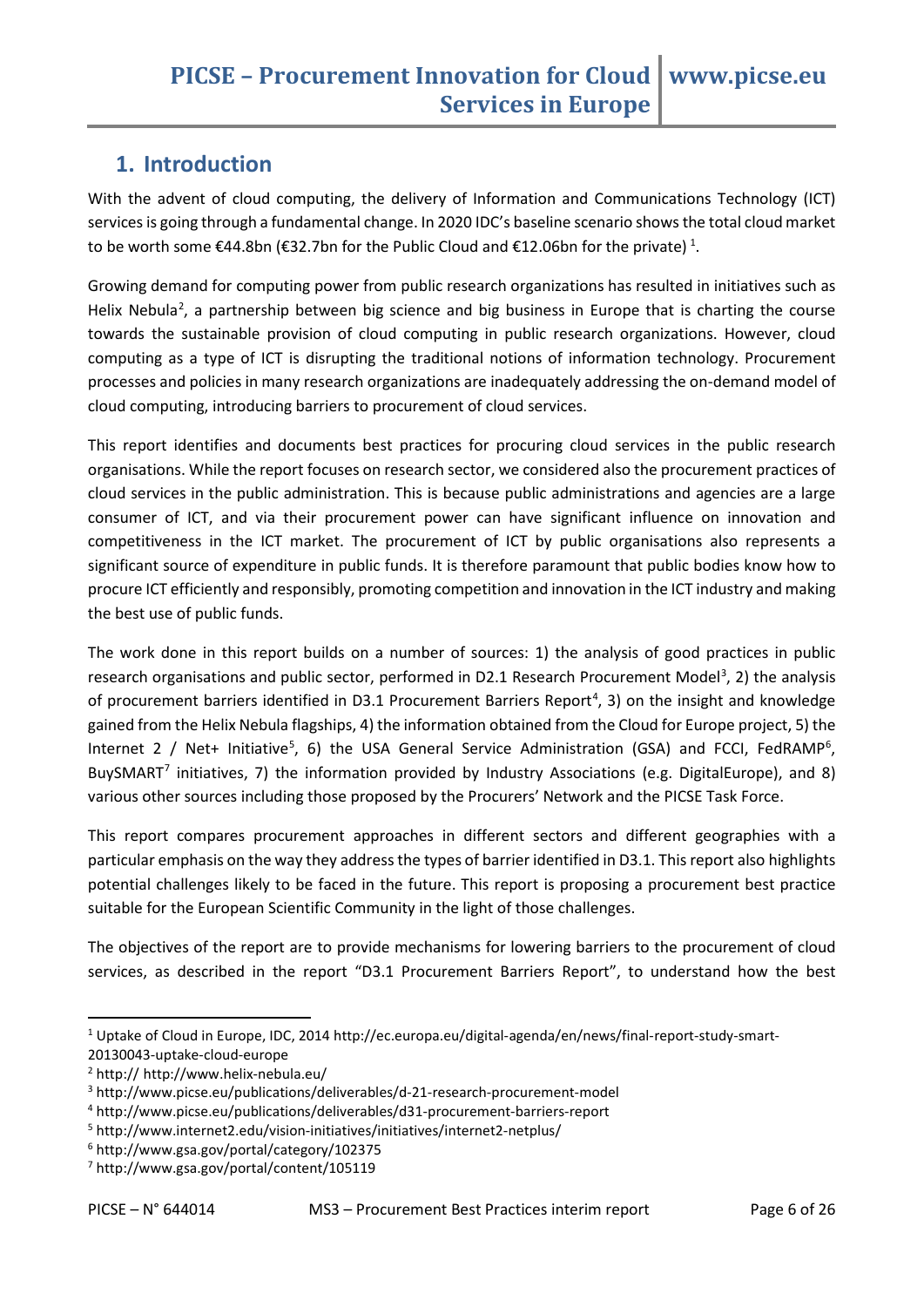practices identified in this report support the work done by the PICSE consortium in the report D2.1 Research Procurement Model and finally to provide input to the PICSE Procurement Roadmap (D 2.3).

## <span id="page-6-0"></span>**1.1 Structure of the Report**

This report is set out in the following sections:

- **Section 2** Scope and Objectives of the report
- **Section 3** Target Audience
- **Section 4** PICSE Task Force
- **Section 5 –** Methodology and Approach
- **Section 6 –** Approach and barriers to procurement of cloud services

**Section 7 –** Best Practices

## <span id="page-6-1"></span>**2. Scope and Objectives**

The initial scope of this report was cloud computing procurement best practices in the public research organisations. Since there are commonalities between procurement practice used by public research organisations and public administration, it was decided to extend the scope of this work to include also public administrations and agencies. It should be noted that the same approach has been adopted in previous PICSE deliverables (e.g. D2.1 and D3.1). The analysis of cloud procurement practices in public research organisations and public administration was performed in D2.1 and analysis of barriers in procurement of cloud services were identified in D3.1.

The focus is to describe best practices in public research organisations and public sector. Building on the input from D2.1 and D3.1, another objective of the present report is to address the barriers identified in D3.1 from both private and public sectors (including the research domain), in and beyond Europe and to validate the procurement guidelines on the procurement models used in the PICSE Wizard<sup>8</sup>, a web-based application that describes the procurement models from D2.1.

More detailed objectives of this study are:

- To develop a collection of procurement best practices in the public sector, both in Research and Public Administration, which would cover real life examples in Europe as well as outside the EEA.
- To perform a comparison between procurement practices in the public and private sector.
- To provide a description of how current good practices can overcome barriers, and to identify unaddressed barriers.
- To support the goal stated in the European Cloud Computing Strategy which calls for a framework of standards to give procurers confidence that they have met their compliance obligations and that they are getting an appropriate solution to meet their needs.

<span id="page-6-2"></span> <sup>8</sup> http://wiz.picse.eu/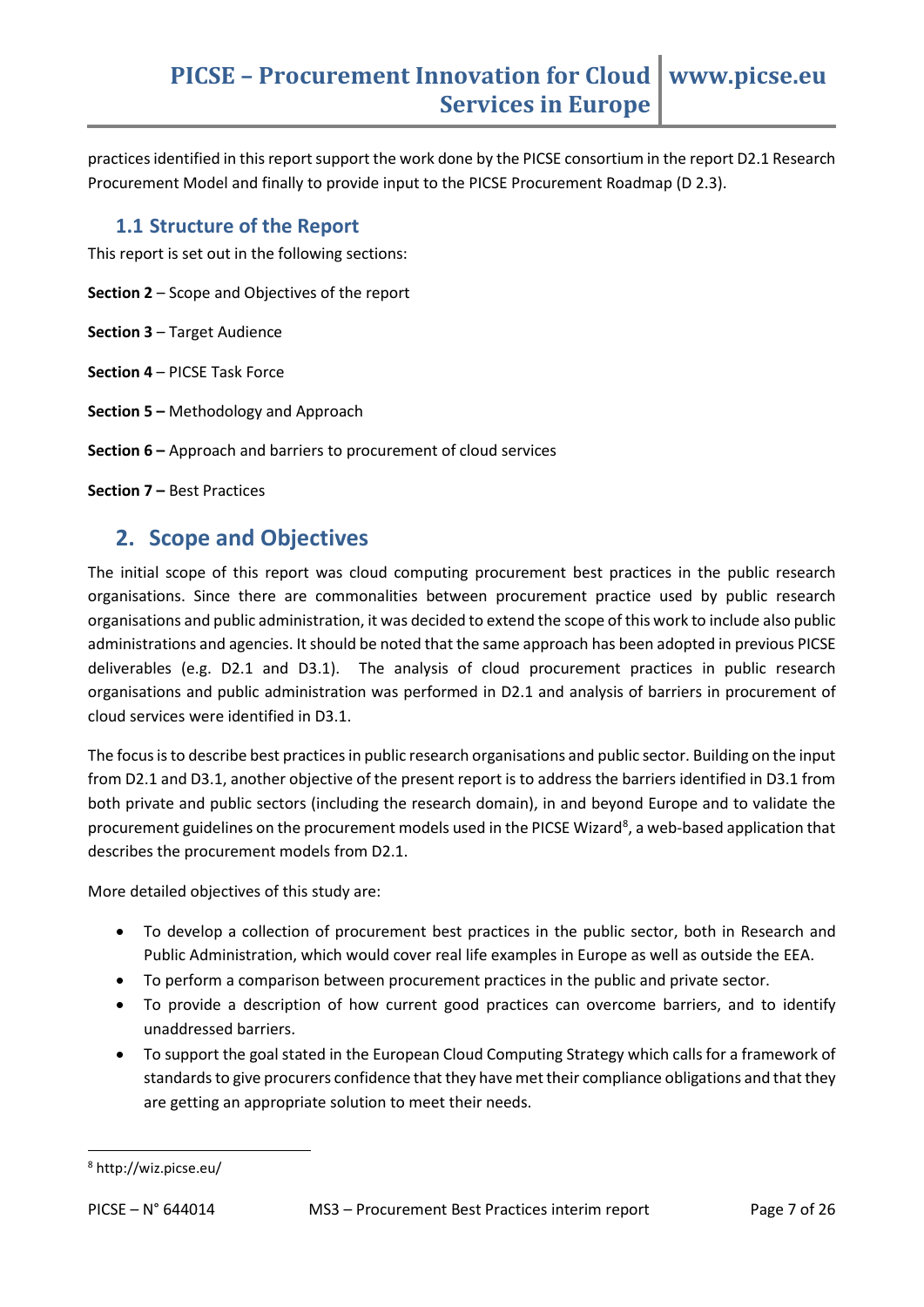# <span id="page-7-0"></span>**3. Target Audience**

With the increasing IT needs for research and innovation, local, national and European public research organisations are moving into the cloud and so are the data they handle and work with. This means that many of them are either procuring, planning to procure or building cloud services with a view to forming a hybrid cloud.

This report will help public research organisations, public administration and, eventually, the private sector to identify cloud procurement best practices and better understand the current barriers in procuring cloud services which those best practices are addressing. In particular, the key actors in the procurement of cloud services are among the beneficiaries of this report as explained below.

## **3.1.1 Procurement Initiator**

<span id="page-7-1"></span>The individual nominated by the management, usually with a technical background that has the responsibility, the technical competences and the budget to undertake one (or more) procurement(s). He/she is the coordinator of the whole procurement process and responsible for achieving the support and buy-in of all stakeholders for the procurement process. He/she usually works in close collaboration with technical officers, procurement, contracts, and legal experts. He/she is charged with verifying that there is a corresponding approved programme and budget within its organisation, before starting the procurement action. He/she should have a strategic overview of the needs and of the procurement action.

## **3.1.2 Technical Officer (IT manager)**

<span id="page-7-2"></span>A Technical Officer has the ICT background to understand the needs and the different solutions available. He/she usually has also a good understanding of the market and usually plays a role in the suppliers' identification.

### **3.1.3 Procurement Officer**

<span id="page-7-3"></span>The procurement officer is the person who has a complete understanding of the procurement strategy and procedures of the organisation. He/she is responsible for the identification of potential suppliers, the procurement process (tender, price enquiry, etc.), the selection of a preferred supplier, the contract negotiation, the management of a contract, and purchasing processes.

### **3.1.4 Policy Makers**

<span id="page-7-4"></span>Policy makers are the bodies with the power to influence or determine policies and practices at an international, national, regional, or local level.

### **3.1.5 Cloud Service Provider (CSP)**

<span id="page-7-5"></span>The Cloud Service Provider (CSP) is the ICT vendor.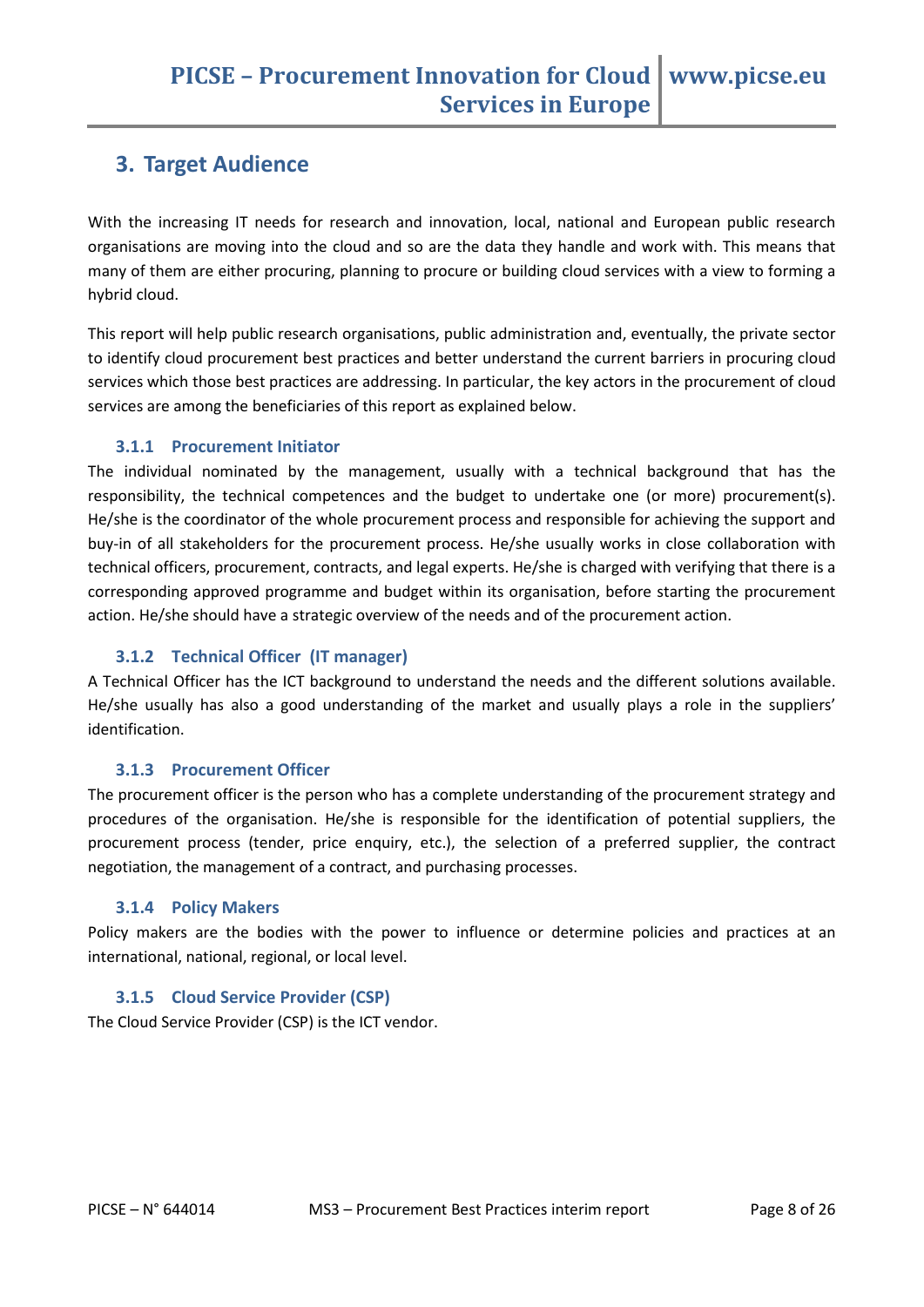# <span id="page-8-0"></span>**4. Methodology and Approach**

This study is predominantly built on qualitative methodological instruments, namely literature research and targeted interviews.

The literature review was restricted to English language documents, with a focus on the timeframe 2011- 2015, since Cloud Computing is relatively recent and has evolved at a rapid pace.

An extensive research of the available and relevant Procurement best practices literature uncovered documents such as an assessment and evaluation report, recommendations and research studies on Procurement, etc. which provided insights on how to build the procurement best practices.

All relevant literature is reported in the References section at the end of the document.

The research methodology followed can be summarised in the following stages:

- 1. Identification of good practices in procuring cloud services through extensive literature review
- 2. Analysis of the information coming from the target interviews performed to produce D3.1 Procurement Barriers Report and Procuring cloud services today report<sup>[9](#page-8-1)</sup>
- 3. Targeted interviews with Internet2 and USA GSA
- 4. Consultation with the PICSE Task Force members
- 5. Organisations of targeted workshops & participation to target events to discuss good practices
- 6. Presentation of results

<span id="page-8-1"></span> <sup>9</sup> The complete interviews will be made available in Deliverable D2.2 Research Procurement Case Studies that will be delivered on month 15.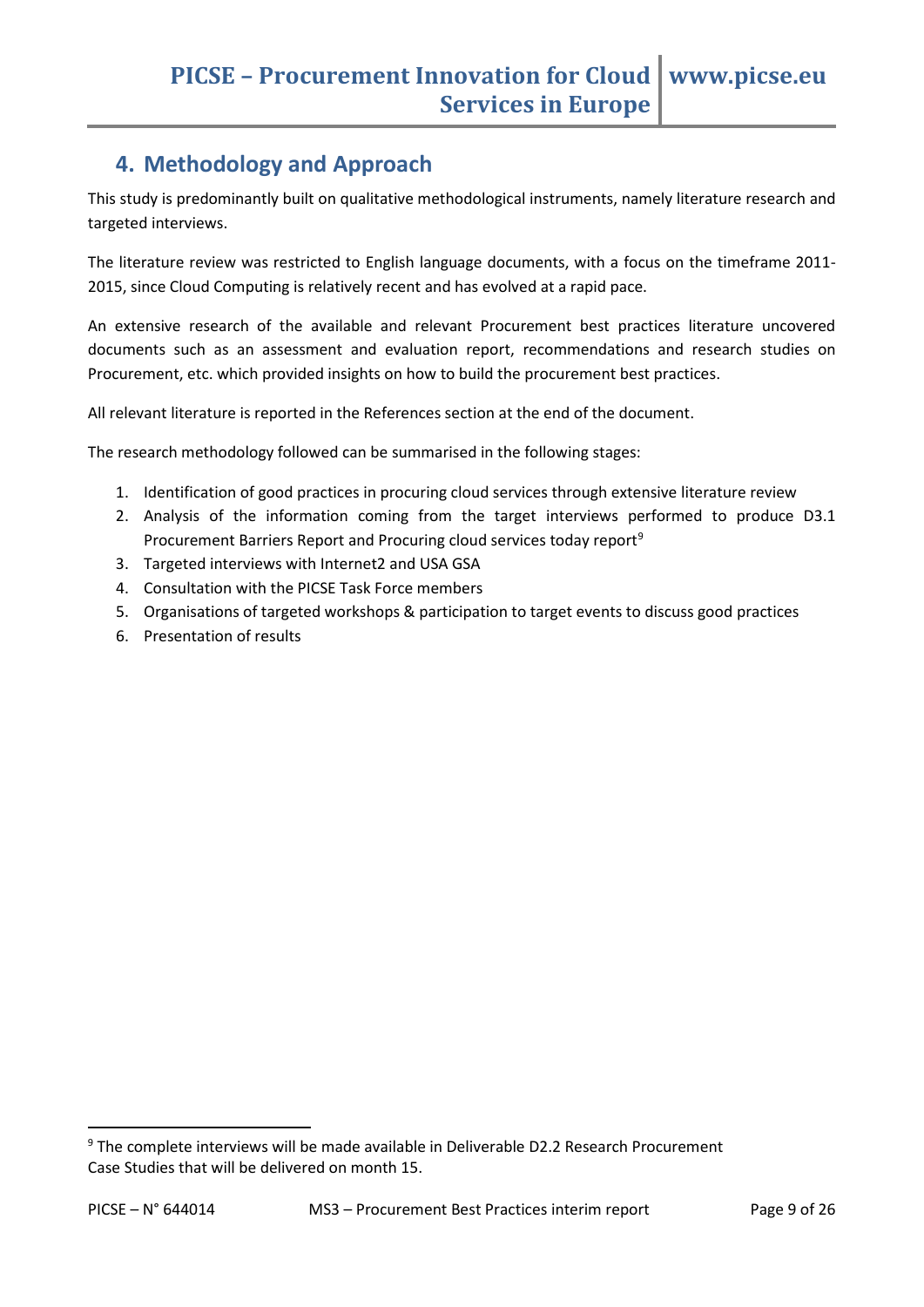## <span id="page-9-0"></span>**5. Approaches and barriers to the procurement of cloud services**

## <span id="page-9-1"></span>**5.1Procurement Barriers**

The adoption of cloud computing services is inhibited, between other factors, by barriers related to procurement, perceived trustworthiness, technical standards and legal terms of reference, risk of vendor lock-in, etc. Potential cloud customers in the research area, across public and private sectors are not always ready for cloud services as they are unwilling/unable to make the organisational changes necessary for the effective use of cloud services.

The overall challenge is to overcome these barriers in order to boost the public research organisations' productivity by stimulating the preparedness for wide adoption of competitive, secure, reliable and integrated cloud computing services.

The list of main barriers in a procurement process of cloud services has been put together from the outcomes of D2.1 Research Procurement Model and D3.1 Procurement Barriers Report. Barriers can be summarized as follows:

- Lack of skills and competences: All actors involved in the procurement process should have a clear understanding of the new technology being purchased.
- Organisational/cultural barriers: Change management strategies and the setup of new governance mechanisms should be taken into account already at the time of procurement, as they may incur additional costs.
- Cloud business case: Financial issues associated with the new way of cost evaluation in moving to the cloud may arise. It is both important and also challenging to carry out a business case in order to understand how cloud computing fits or does not fit with the strategic business goals of the organisation. Short-, medium- and long-term costs savings and efficiency gains should be considered.
- Legal-organizational barriers:
	- o Applicable law
	- o Data location restrictions refer to explicit or legal requirements to keep data on site or within national borders
	- o Data protection is the major barrier when processing personal data
	- o Lawful access ensuring that data is accessible on court order, at the same time not having data seized by foreign authorities on the grounds of physical location of data
	- o Procurement issues arise from the current procurement law not matching "take-it" or "leave-it" paradigm of cloud contracts
- Lack of information security assurance
- Data protection/privacy
- Data and service portability
- **Interoperability**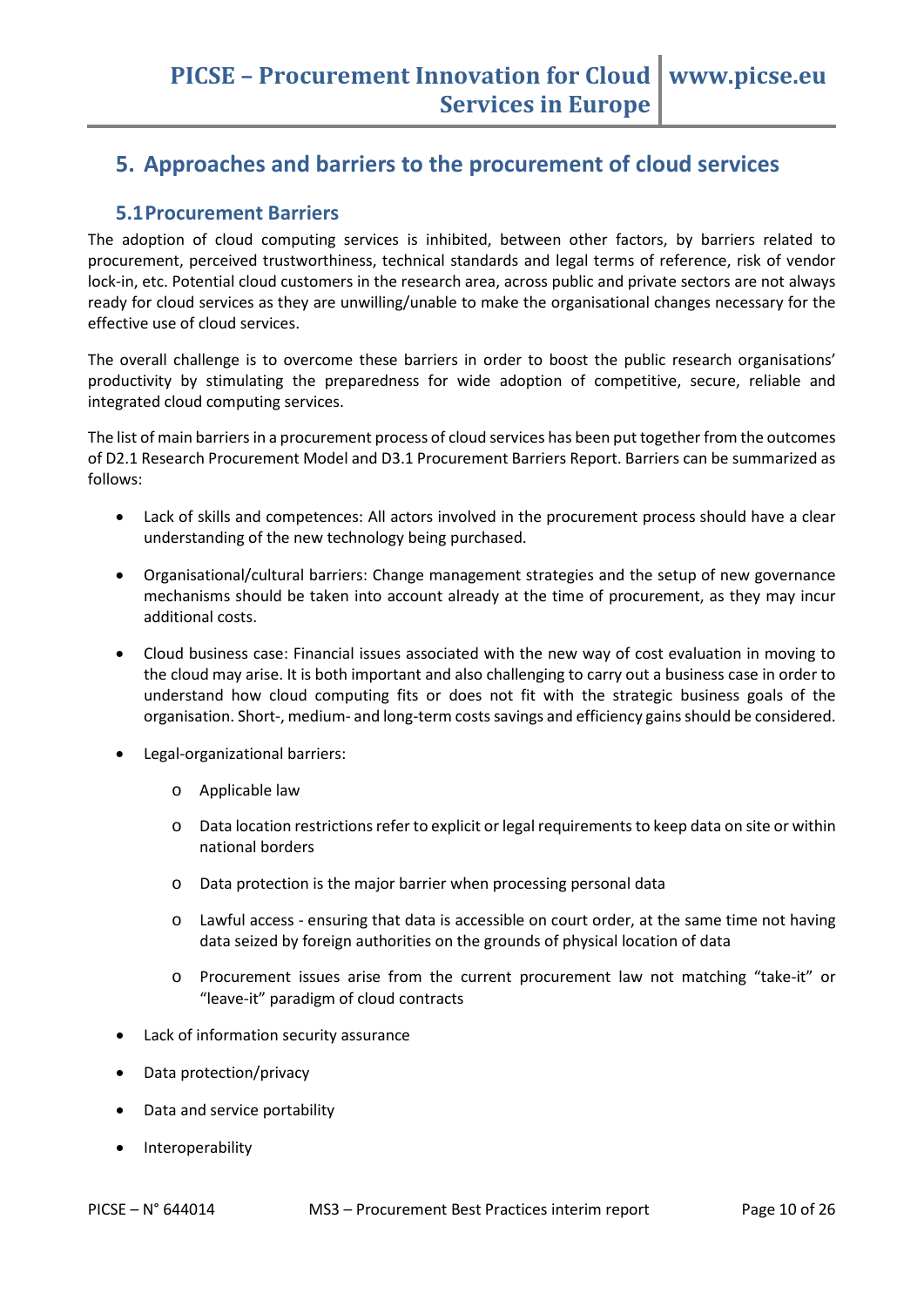- Vendor lock-in, vendor liability and confidentiality assurance are aspects that have to be considered.
- Performance monitoring: Dynamic and changing cloud services must be monitored to ensure proper performance and benefit realization. Service level agreements (SLAs) must be drafted and managed properly.
- Service customizability and contractual flexibility: those are two important barriers noted by the demand side. As contract negotiation is critical and there are no standard contracts for cloud computing. Contract termination conditions need to be carefully evaluated. Cloud escrow is also missing.

## <span id="page-10-0"></span>**5.2Existing Procurement approaches**

PICSE has consulted with the various public research organisations and public administration (both European and US) in order to capture the current state and approach to procurement of cloud services. From this consultation phase a set of relevant good practices were identified.

- *European intergovernmental organisations* (e.g. CERN<sup>[10](#page-10-1)</sup>, ECMWF<sup>[11](#page-10-2)</sup>, EMBL<sup>[12](#page-10-3)</sup>, and ESA<sup>13</sup>) are largescale scientific organisations governed by member states and subject to their own legislation. Member states decide the overall procurement strategy of the organization and also establish the threshold for public tender. They usually have a procurement office in charge of the procurement action and strict, formal rules. They are often equipped with a supplier database that includes all of the eligible suppliers. Suppliers entering this database have to pass a formal evaluation process in which they demonstrate their compliance with the rules of the organization. Criteria include geographical constraints (usually only suppliers belonging to the member states funding the organization can be considered eligible), size (SMEs are often considered as risky suppliers), and certifications, etc.
- *National research institutes* (e.g. Umea University, and CNR) including large/medium and small-scale universities or research centers funded only by the member state in which they are located. These institutes must comply with national legislation and therefore legal implications on procurement procedures are simpler. A procurement office may be within the institution although it depends on the size of the organization. In smaller institutes this role is often covered simply by a legal expert who together with the technical officer is in charge of the procurement action. As for intergovernmental organisations, each institute has its own procurement rules and procedures.

The PICSE Procuring cloud services today<sup>[14](#page-10-5)</sup> report describes the experience of ten public sector organisations across Europe who have either carried out a process to procure cloud services, or are considering doing so. The experiences vary in terms of success and offer insights into how the procurement of cloud services is impacting on their current processes. PICSE has expanded the analysis of current European procurement

<span id="page-10-1"></span> <sup>10</sup> home.web.cern.ch/

<span id="page-10-2"></span><sup>11</sup> http://www.ecmwf.int/

<span id="page-10-3"></span><sup>12</sup> http://www.embl.de/

<span id="page-10-4"></span><sup>13</sup> http://www.esa.int/ESA

<span id="page-10-5"></span><sup>14</sup> http://picse.eu/sites/default/files/Procuring%20cloud%20services%20today\_22072015.pdf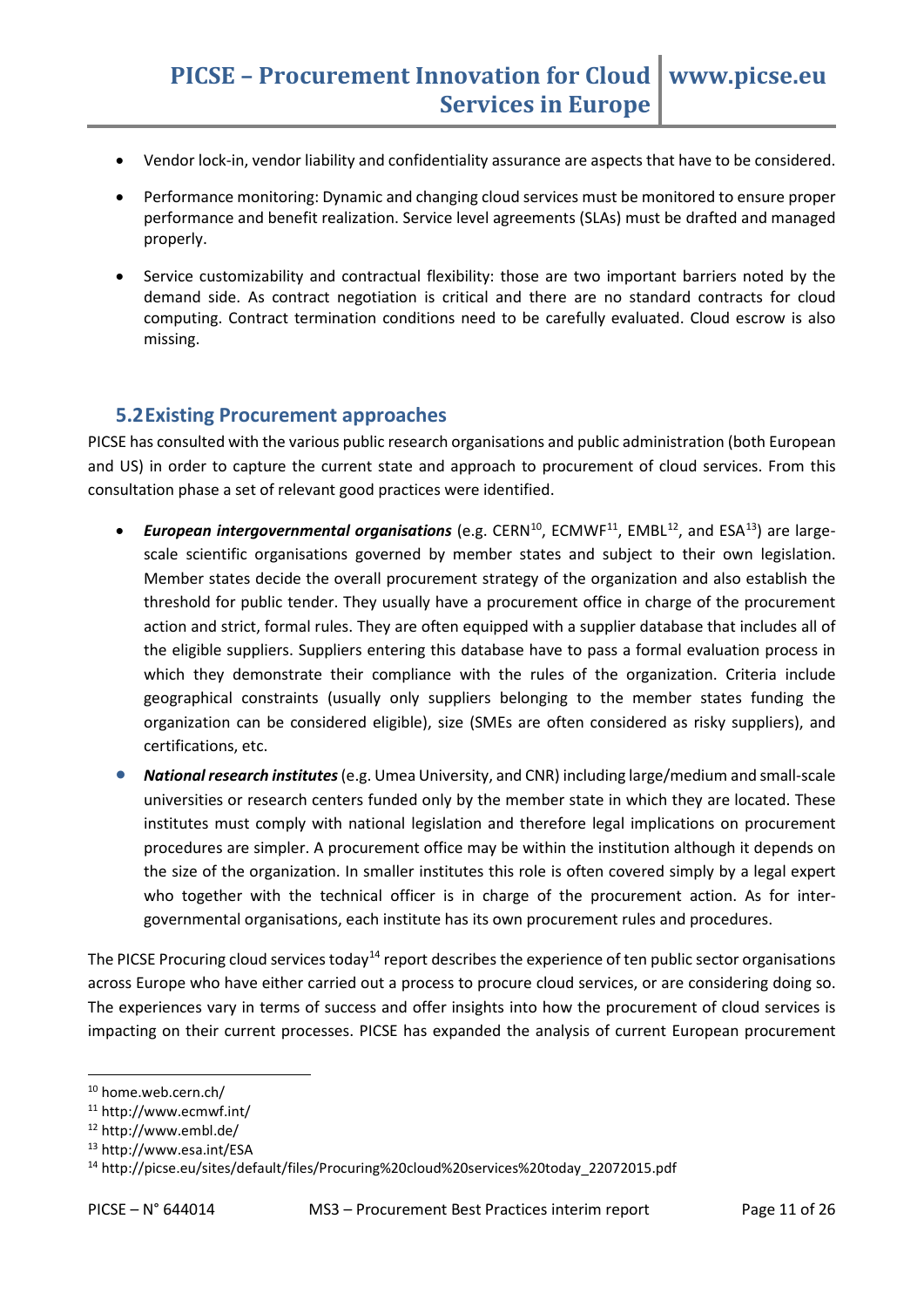approaches looking into the US procurement approaches of Internet 2 Net+ initiative and the USA General Service Administration.

### **5.2.1 Internet2**

<span id="page-11-0"></span>Internet2 is an advanced technology consortium founded by leading USA research universities, and includes more than 400 institutional members. Internet2 has created a program, called NET+, to provide new cloudbased services to higher education institutions through partnerships with commercial providers including infrastructure, platform, software, communications, and security. Shaping the Higher Education Cloud whitepaper [15] was used as genesis of NET+<sup>15</sup>.

The core objectives of Internet2 NET+ program were to build a partnership to provide a portfolio of solutions (Figure 1) for Internet2 member organizations that are cost-effective, easy to access, simple to administer, and tailored to the unique, shared needs of the community:

- Define a new generation of value-added services
- Leverage the Internet2 R&E Network and other services such as InCommon<sup>[16](#page-11-2)</sup>
- Drive down the costs of provisioning/consuming services
- Establish a strategic partnership with service providers (new service offerings).
- Leverage community scale for better pricing and terms
- Develop solutions that meet performance, usability, and security requirements
- Provide a single point of contracting and provisioning



### Internet2 NET+ has already delivered \$200M+ in estimated operating benefit for Research and Education across institutions adopting NET+ services to date. 300+ member institutions are participating in building business models, ensuring federated access, security, accessibility, performance & delivery. In average, 8 campuses are collaborating on a service validation effort before it is generally available and 3500+ research and education institutions across the US can utilise most NET+ cloud services. Currently, there are 50 services

<span id="page-11-1"></span> <sup>15</sup> http://www.internet2.edu/vision-initiatives/initiatives/internet2-netplus/

<span id="page-11-2"></span><sup>&</sup>lt;sup>16</sup> InCommon provides a secure and privacy-preserving trust fabric for research and higher education, and their

partners, in the US. InCommon's identity management federation serves 8 million end-users. It also operates a related assurance program, and offers certificate and multifactor authentication services.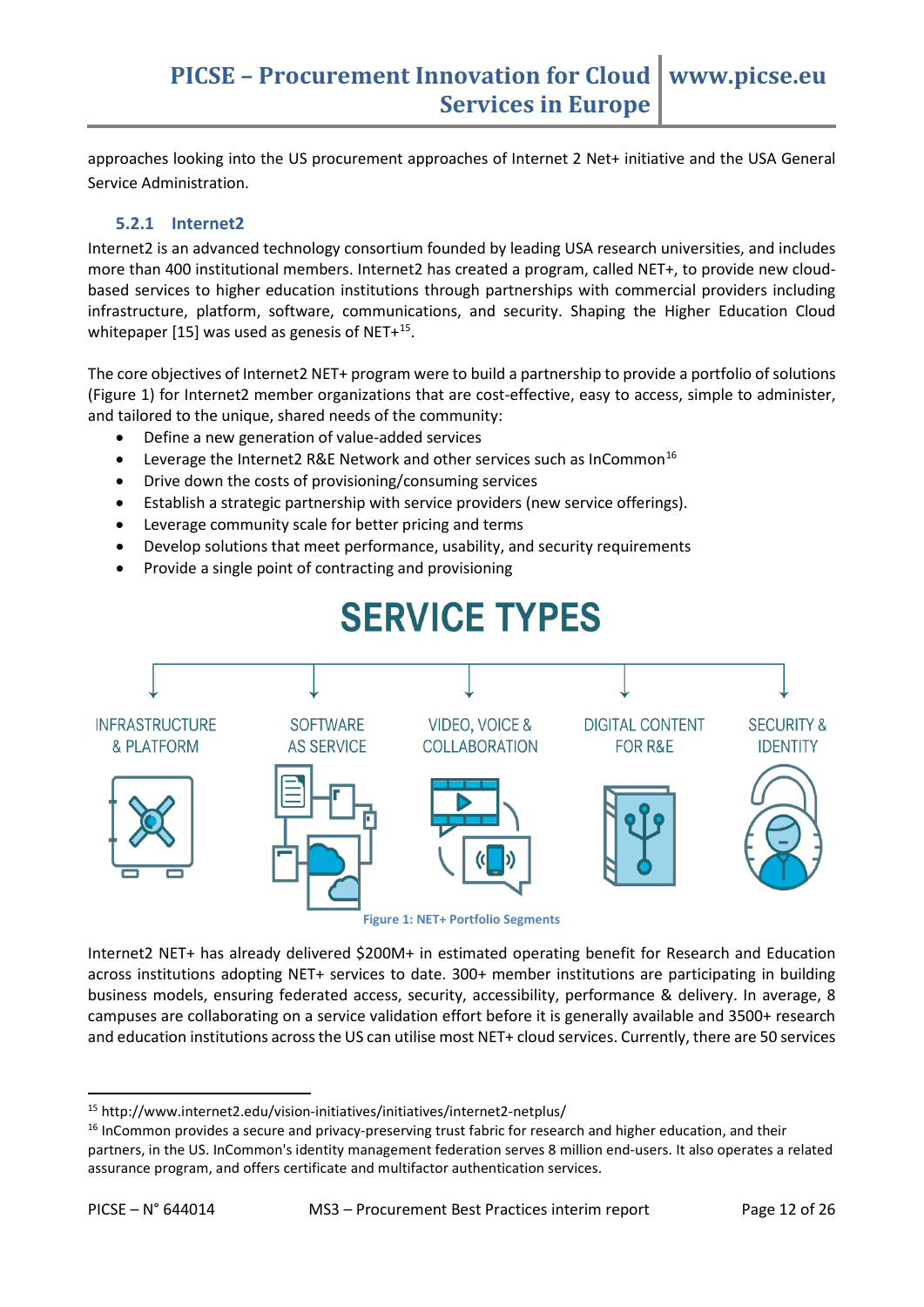proposed for validation by Internet2 member campuses for inclusion in generally available Internet2 NET+ portfolio.

Cloud Service Providers are eligible to offer services within NET+ only if they have a sponsor – CIO or other senior executive from a member institution; and are members of Internet2. CSPs need to adopt InCommon federation and connect their services to the R&E network. One of the requirements is to complete a customised version of Cloud Control Matrix<sup>[17](#page-12-0)</sup> for Internet2 NET+. CSPs are required to commit to:

- A formal Service Validation with 5-7 member institutions
- Enterprise wide offerings and best pricing at community scale
- Establishing a service advisory board for each service offering
- Community business terms (Internet2 NET+ Business and Customer agreements)
- Support the community's security, privacy, compliance and accessibility obligations

CSPs are required to show willingness to work with the Internet2 community to customise services to meet the unique needs of education and research.

### *NET+ Service Lifecycle*

Through a rigorous, peer-driven evaluation process, R&E institutions and cloud service providers work together to develop offerings that maximize deployment efficiencies and minimize the business and legal challenges, financial costs, and technology risks of migrating from on-campus to cloud-based solutions. Members collectively identify and vet cloud solutions that the community believes can be effective in meeting challenges, and have the potential to scale, benefiting all member institutions' teaching, learning and research needs.

NET+ services are made broadly available only after they pass this peer-driven service evaluation process. At that point, new business models, legal agreements, and the best possible pricing and terms for all are created to speed adoption and implementation. Leveraging the collective technical and functional expertise of Internet2 members, combined with the collaborative scale of the R&E community, ensures that Internet2 NET+ services are high-value, collegially vetted, ready-to-use cloud solutions, simple to access and administer, and tailored to the unique needs of R&E.



**Figure 2: NET+ Service Lifecycle**

and Internet2

NET+ Service Lifecycle has 6 service phases:

Global partners

<span id="page-12-0"></span> <sup>17</sup> https://cloudsecurityalliance.org/ccm/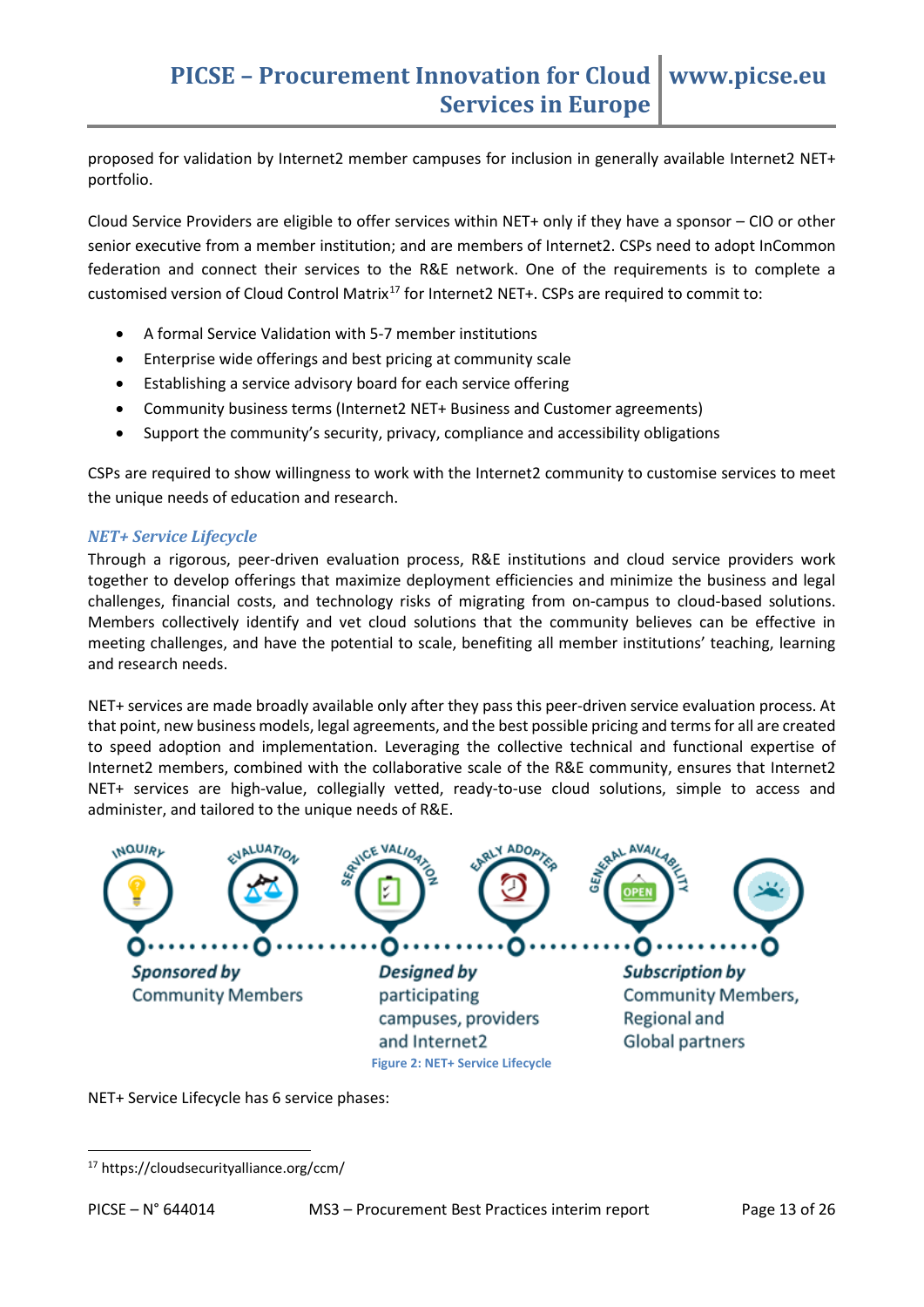- *Inquiry*: This is where things usually start. A campus identifies a challenge; or a provider has a cloudbased service that could be used to solve a common need of the broader R&E community. These scenarios present the perfect opportunity to develop a valuable service offering.
- *Evaluation*: Internet2, service provider and university study an offering to determine whether it is suited to be an Internet2 NET+ service offering.
- *Service validation*: A sponsor and group of universities work to apply security, accessibility and performance reviews, federated authentication integration and performance optimizations. Standard legal and business agreements are then created with optimal terms.
- *Early adopter*: Universities begin using the NET+ service and continue working with Internet2 and the service provider to develop it further.
- *General availability*: The NET+ service is open to eligible universities. Quarterly Advisory Board meetings continue to inform the service development roadmap.
- *Sunset*: This phase marks the end of the lifecycle, when a service is in the process of moving out of NET+ availability, and ongoing subscriptions sunset at the end of existing terms or twelve months, whichever is later.

*Research incubator* is a special research phase to incubate very early stage solutions and technical concepts with a view toward possible service creation. This is used when a university is working on creating something internally, with another campus, or with a commercial partner that isn't even a product or service yet.

As seen on Figure 3, less than 50% of explored services in NET+ program reach the service validation phase. This process can take anywhere from 30 days to more than a year. Once a service reaches service validation phase, there is a 90% chance that the service will be deployed to Internet2 members. This process takes from 45 to 180 days.



#### **Figure 3: NET+ Service Lifecycle Timeline**

We will look into the detail for the first three service phases of the NET+ service lifecycle. The Inquiry phase can go quick and includes the following steps:

- Discovery: Understanding the opportunity
- Alignment: Are the provider and community goals strategically aligned?
- Feasibility: Are the investments and mutual accommodations required likely to materialize?
- Community engagement: Membership and strategic engagement with the community

The Evaluation phase can be more time consuming and includes the following steps:

- Identifying a sponsor
- Developing a proposal
- Identifying additional Service Validation participants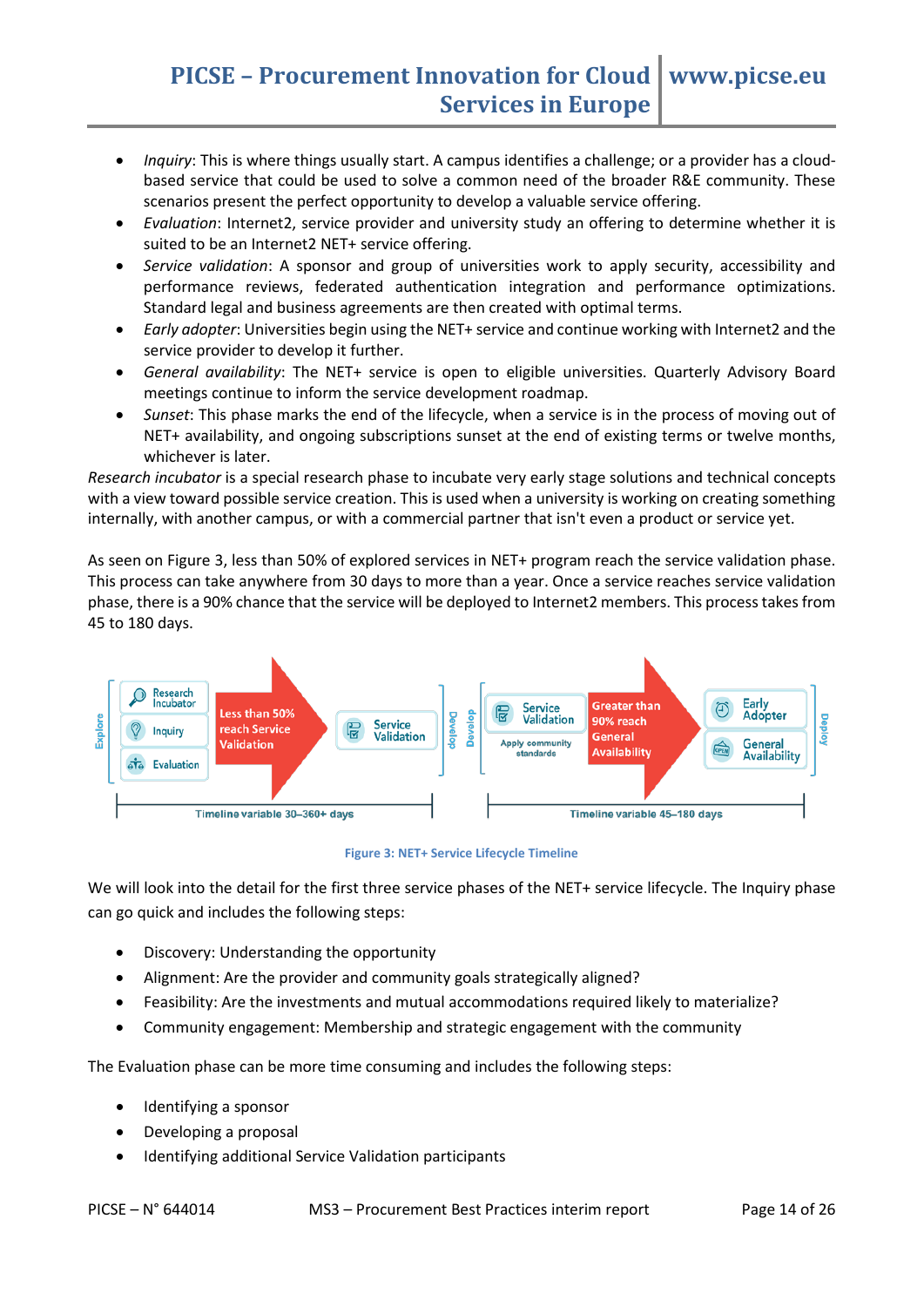• Review of requirements (networking, identity, security, business model and terms, membership in Internet2)

The Service Validation phase is an assessment of the service for inclusion in the catalogue, applying a consistent process which is available at scale to the entire higher education community. The service validation group is led by the sponsoring institution and 5-7 campus participants which represent themselves and the community, assess the service and negotiate terms, business model and pricing for the entire R&E community. Service validation is composed from 5 components:

- Functional Assessment
	- o Review current features and functionality
	- o Discuss existing Service Provider product roadmap (under NDA)
	- o Determine ways in which service needs to be tuned for research and education community
	- o Prioritize feature requests among the participating universities in the Service Validation group and discuss prioritization with Service Provider's product team

#### **Process and deliverables**:

- o Customized roadmap for higher education from the Service Provider
- o Feature, functionality, and bug report prioritization from the universities
- Technical Integration
	- o Network: Integrate service with the Internet2 R&E network and optimize for enhanced delivery
	- o Identity: Review Service Provider's identity strategy and determine InCommon integration

#### **Process and deliverables**:

- o Service Provider and participating universities assign technical team members on networking and identity
- o Develop and review testing plans
- o Produce reference documents for service subscribers
- Security and Compliance
	- o Security assessment: Customized version of the Cloud Controls Matrix (CCM) developed by the Cloud Security Alliance
	- o Accessibility review and Roadmap commitment
	- $\circ$  Data handling: FERPA<sup>[18](#page-14-0)</sup>, HIPAA<sup>19</sup>, privacy, data handling

#### **Process and deliverables**:

- o Service Provider completes Cloud Controls Matrix for review by universities
- o Campus accessibility engineers review service and communicate needs to Service Provider
- Business
	- o Legal: customized agreement using NET+ community contract templates.

<span id="page-14-0"></span> <sup>18</sup> http://www2.ed.gov/policy/gen/guid/fpco/ferpa/

<span id="page-14-1"></span><sup>19</sup> http://tn.gov/health/topic/hipaa/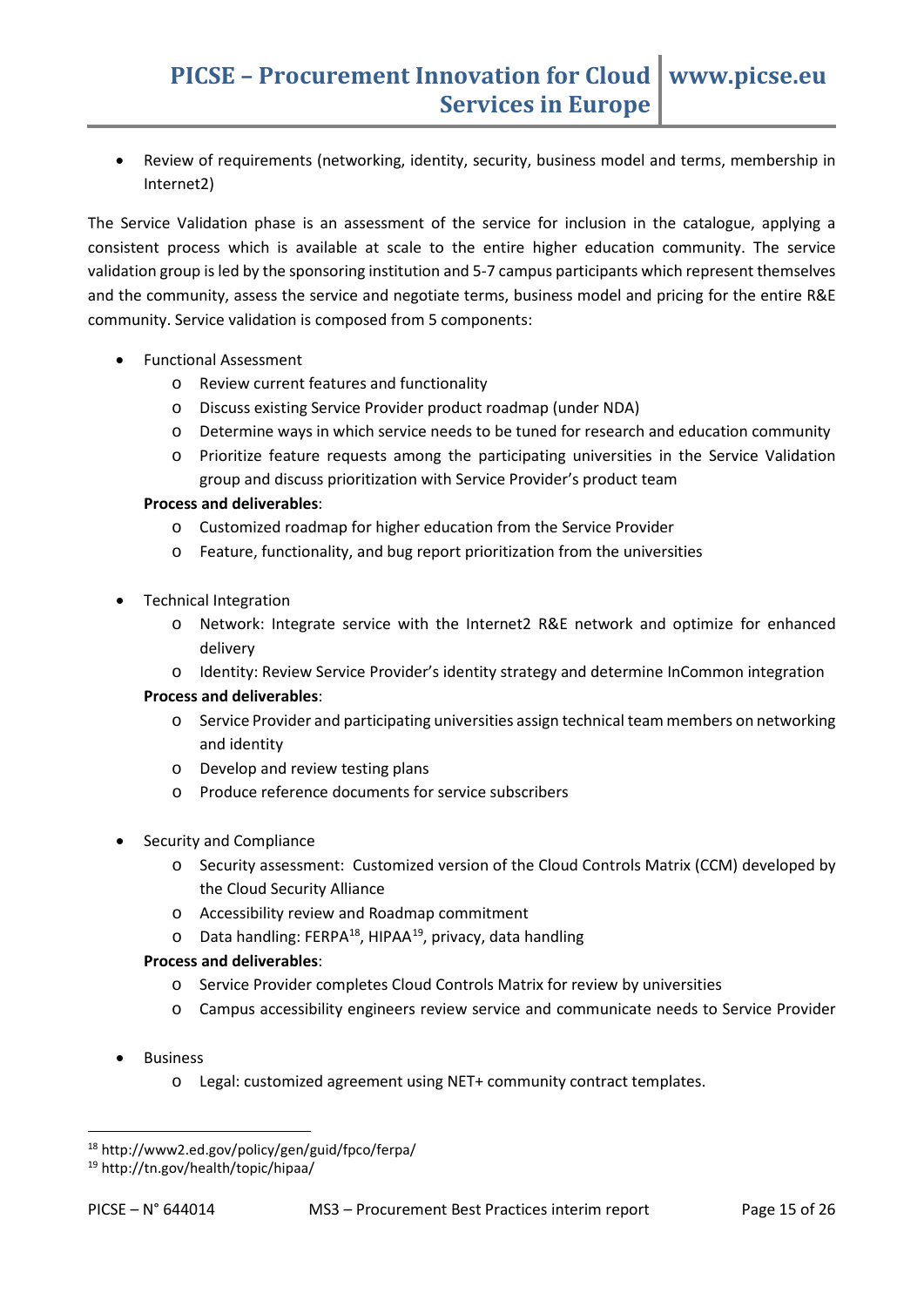- **MOU** between Internet2 and Service Provider is signed in order to begin the Service Validation phase
- **Business Agreement between Internet2 and Service Provider is negotiated during** the Service Validation phase and reviewed and approved by university counsel
- o Business Model: customized approach to pricing that leverages community assets and captures aggregation to reduce costs to the Service Provider and provide savings and additional value to universities

#### **Process and deliverables**:

o Parties negotiate business agreements, enterprise customer agreements and any associated terms of use (Figure 4). All negotiations start from NET+ templates.



#### **Figure 4: NET+ Contractual Relationships**

- **Deployment** 
	- o Documentation: Review Service Provider's standard materials and determine the extent they need to be customized for the research and education community
	- o Use cases: Universities in the Service Validation group commit to testing use cases and producing materials for the community
	- o Support model: Universities provide Tier 1 support to end users, Service Provider for Tier 2/3 support via named contacts from each university

#### **Process and deliverables**:

o Service Provider and Universities work together to develop customized materials for higher education

#### *Quick-Start Program*

Internet2 has also developed a quick-start program for services where the standard requirements and business terms are immediately acceptable. Modifications to the contract template are made only to ensure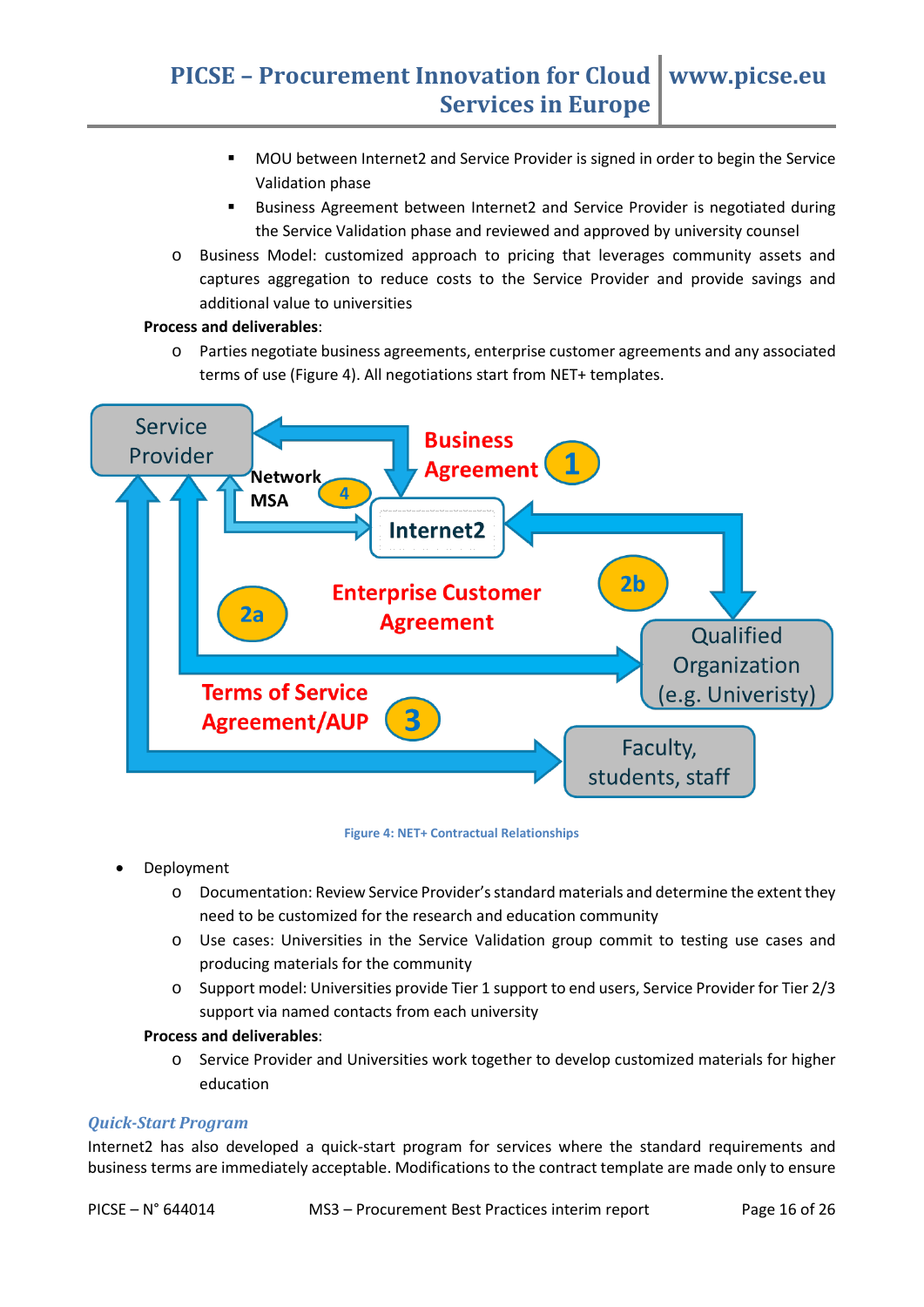appropriate representation of specific types of services. Deployment of services takes up to 6 months and in case of strong demand, the service can be put in early adoption within 60 days. The advantages of the program are:

- Provides a fast-track for on-boarding services to community requirements
- Minimizing the cost/effort required for on-boarding
- Benefit to Providers: faster time to revenue generation within the portfolio rubric and to community specifications
- Benefit to Members: faster time to value, minimum investment until scale economies and persistent interest is established, consistent adoption of community requirements

### *Internet2 NET+ Benefits*

NET+ influences industry to develop services more useful to the Research and Education community and encourages competition among service providers on direct value of services. It encourages collaboration within the community and provides an opportunity for each member of the community to contribute to expansion of service offerings. NET+ encourages a strategic relationship between the community and service providers and provides a basis for long-term collaboration on R&D.

The main realised benefits of NET+ program are:

- Cost Avoidance
	- o Lower pricing
	- o Lower procurement cost/effort
- Enhanced Value
	- o Favorable terms
	- o Better alignment with local IT architecture
- Future Proofing (lower risk)
	- o Strategic engagement with provider at community scale

NET+ mitigates the risks for the community as it:

- Reduces business risk by vetting service providers for performance, security and compliance
- Reduces contracting risk via standard (and beneficial) contract terms
- Reduces pricing risk by leveraging purchasing power of the community (including waterfall pricing)
- Ensures fair treatment in the market (no hidden clauses)
- Provides options as the number of providers in each portfolio services category increases

NET+ Agreements are being considered as an emerging standard as many universities find it valuable to consider service validation via NET+ to be "a standard specification" and pre-qualifying evaluation/review process that might allow:

- Formal procurement processes to be simplified or waived
- Not requiring formal bidding from Internet2 or NET+ validated service providers
- Eliminating the need for sole-source justification for NET+ validated service providers when only one source is available for a particular category of service
- Allowing simplified proposals from NET+ validated service providers when multiple sources are available for a particular category of service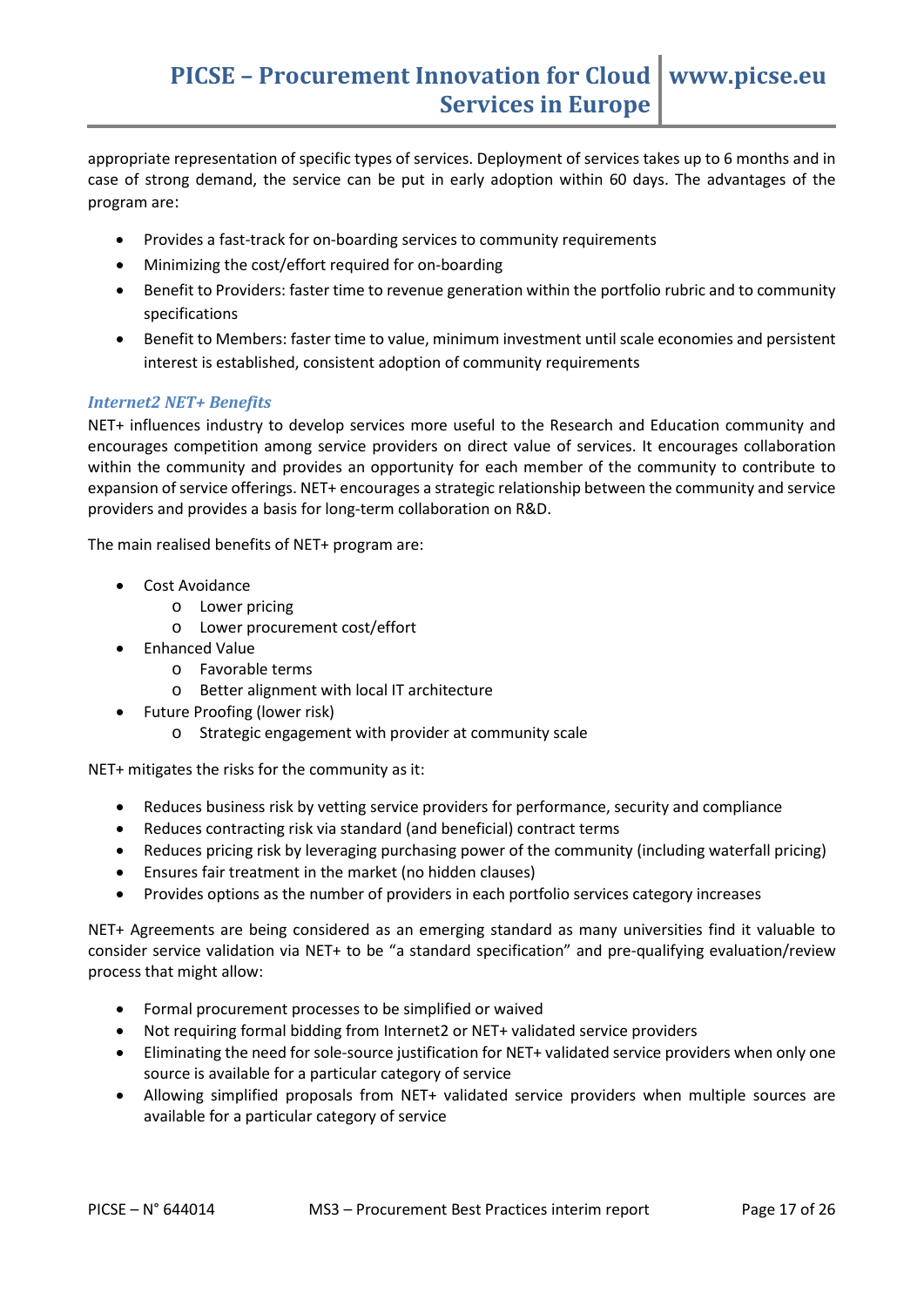NET+ supports procurement through community based due diligence of service providers and improves risk management by vetting service providers and providing standard and beneficial contract terms which leads to fair treatment in the market as there are no hidden clauses for "other" universities. NET+ reduces costs of administration and leverages purchasing power of the entire community. It also provides competitive options as the number of providers in each of the portfolio services category is constantly increasing.

Internet2 acknowledges that new perspectives and skills are needed to maximize the benefits of collaborative cloud environments in nearly every area of the academic institution. They have developed the CloudProud program<sup>[20](#page-17-1)</sup> as the trusted source where the Internet2 community turns when moving to the cloud. The key benefits of the NET+ CloudProud program are:

- Access to leading experts who share their knowledge regarding the most common barriers to moving institutions to the cloud.
- Access to the constantly growing repository of peer-to-peer cloud solution materials.
- Ability to connect and network with the Internet2 NET+ CloudProud pioneer institutions. Learn from the organizations who blazed "the cloud trail" for higher education—and took a more active role in defining the cloud service environment for our entire community.

### **5.2.2 US General Services Administration**

<span id="page-17-0"></span>The US General Services Administration<sup>[21](#page-17-2)</sup> (GSA) serves as a centralized procurement and property management agency for the federal government. GSA focuses on implementing projects that increase efficiencies by optimizing common services and solutions across the enterprise and utilizing market innovations such as cloud computing services.

The Federal Cloud Computing Initiative (FCCI) takes a services oriented approach, whereby common infrastructure, information, and solutions can be shared/reused across the Government. The overall objective is to create a more agile Federal enterprise – where services can be reused and provisioned on demand to meet business needs. GSA is participating in the FCCI and is responsible for the coordination of GSA's activities with respect to the Initiative via its Program Management Office (CC PMO). Primary focus of the PMO is on the following activities:

- Support for cloud procurement initiatives (using vehicles such as GSA Schedule<sup>[22](#page-17-3)</sup> or GSA Advantage<sup>[23](#page-17-4)</sup>)
- Facilitating identification of key cloud security requirements (certification, accreditation, and authorization), particularly on a government-wide basis through a FedRAMP<sup>[24](#page-17-5)</sup> initiative
- Promotion of current and planned cloud projects across the government
- Data center consolidation analysis, planning, and strategy support
- Development and open dissemination of relevant cloud computing information.

Cloud services are usually offered and purchased as commodities. This is a new way of buying IT services and requires careful research on both government requirements and industry capability to meet demand.

To support access to cloud-based Infrastructure as a Service (IaaS), the Cloud PMO works with the Federal Acquisition Service<sup>[25](#page-17-6)</sup> (FAS) at GSA. FAS has primary responsibility for operating on-line acquisition services that are available for government-wide use. In May 2009, the PMO issued a Request for Information (RFI)

<span id="page-17-1"></span><sup>&</sup>lt;sup>20</sup> http://www.internet2.edu/products-services/cloud-services-applications/cloudproud/

<span id="page-17-2"></span><sup>21</sup> http://www.gsa.gov

<span id="page-17-3"></span><sup>22</sup> http://www.gsa.gov/portal/content/197989

<span id="page-17-4"></span><sup>23</sup> http://www.gsa.gov/portal/content/104677

<span id="page-17-5"></span><sup>24</sup> https://www.fedramp.gov/

<span id="page-17-6"></span><sup>25</sup> http://www.gsa.gov/portal/content/105080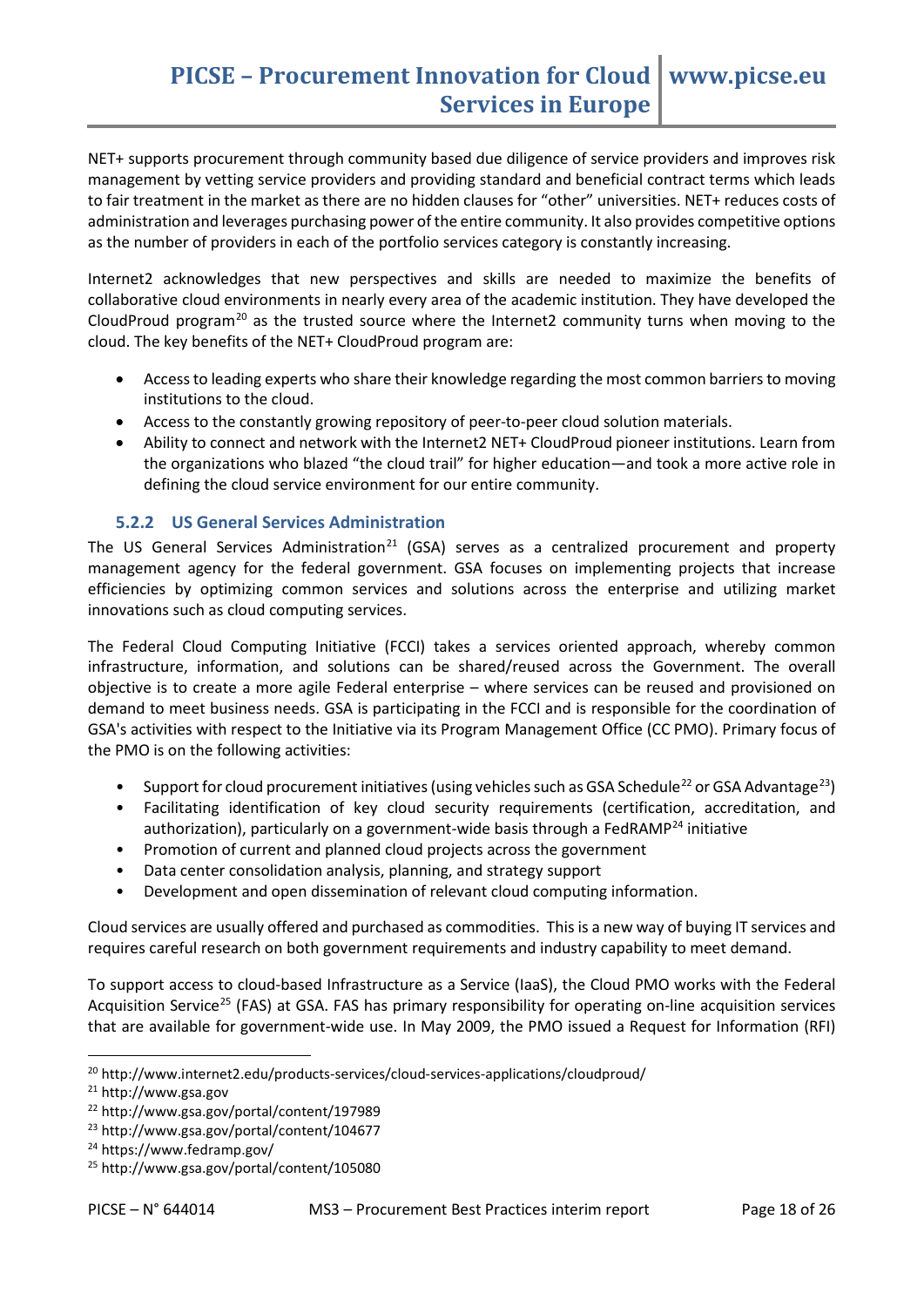# **PICSE – Procurement Innovation for Cloud www.picse.eu Services in Europe**

asking the marketplace how they would address cloud computing business models, pricing, service level agreements, operational support, data management, security and standards. The responses to this RFI were incorporated into a Request for Quote (RFQ) for Infrastructure as a Service capabilities and pricing. The result was a multiple award blanket purchase agreement that agencies can use to procure cloud based web hosting, virtual machine, and storage services within a moderate security environment as defined by the Federal Information Security Act<sup>[26](#page-18-0)</sup> (FISMA).

One of the most significant obstacles to the adoption of cloud computing is security. Agencies are concerned about the risks of housing data off-site in a cloud if FISMA security controls and accountabilities are not in place. In other words, agencies need to have valid certification and accreditation (C&A) process and a signed Authority to Operate (ATO) in place for each cloud-based product they use. While vendors are willing to meet security requirements, they would prefer not to go through the expense and effort of obtaining a C&A and ATO for each use of that product in all the federal departments and agencies. The PMO formed a security working group, initially chaired by NIST to address this problem. The group developed a process and corresponding security controls that were agreed to by multiple agencies – also known as the Federal Risk and Authorization Management Program (FedRAMP).

FedRAMP is a government-wide initiative to provide joint authorizations and continuous security monitoring services for all federal agencies with an initial focus on cloud computing. By providing a unified governmentwide risk management for enterprise level IT systems, FedRAMP enables agencies to either use or leverage authorizations with:

- Vetted interagency approach
- Consistent application of Federal security requirements
- Improved community-wide risk management posture
- Increased effectiveness and management cost savings

FedRAMP allows agencies to use or leverage authorizations. Under this program, agencies are able to rely upon review security details, leverage the existing authorization, and secure agency usage of system. This greatly reduces cost, enables rapid acquisition, and reduces effort.

FedRAMP has three components:

- 1. Security Requirement Authorities which create government-wide baseline security requirements that are interagency developed and approved.
- 2. The FedRAMP Office which coordinates authorization packages, manages authorized system list, and provides continuous monitoring oversight.
- 3. A Joint Authorization Board which performs authorizations and on-going risk determinations to be leveraged government-wide.

SmartBUY<sup>[27](#page-18-1)</sup> is a Federal Strategic Sourcing Initiative (FSSI) featuring blanket purchase agreements (BPAs) for commercial off the shelf software. The FCCI partnered with GSA SmartBUY and the Department of Defense (DoD) Enterprise Software Initiative[28](#page-18-2) (ESI) to deliver Email-as-a-Service (EaaS) and Infrastructure as a Service (IaaS) acquisition capabilities via enterprise wide BPAs. The estimated value of EaaS BPAs is \$2.5 billion and offers five key service offerings via four deployment models (sub-lots) through 16 industry partners for

<span id="page-18-0"></span> <sup>26</sup> http://www.dhs.gov/fisma

<span id="page-18-1"></span><sup>27</sup> http://www.gsa.gov/portal/content/105119

<span id="page-18-2"></span><sup>28</sup> http://www.esi.mil/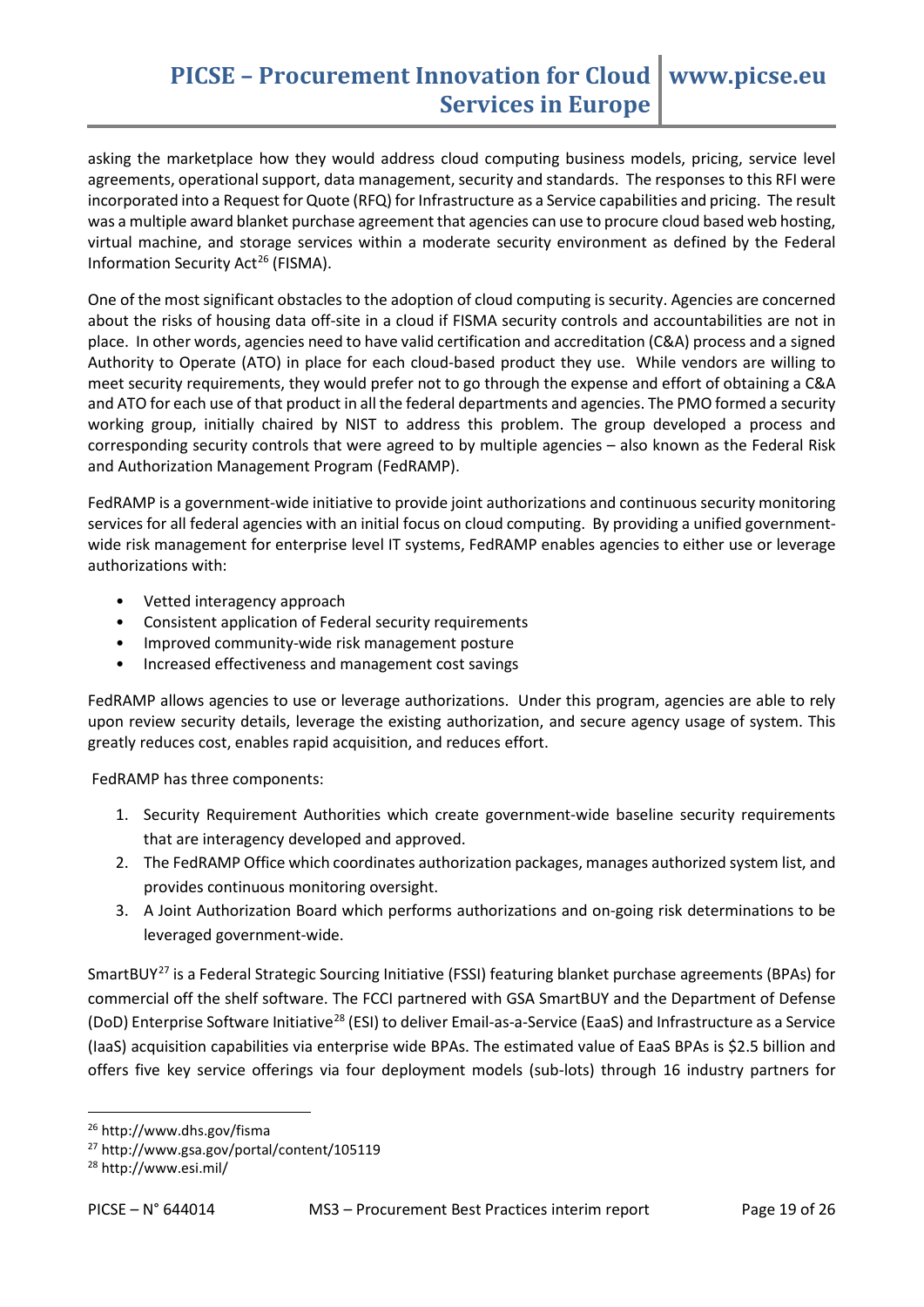ordering activities. The estimated value of IaaS BPAs is over \$76 mio and offers ordering agencies IaaS services in three key lots. BPAs are signed for up to five years and all BPA holders have agreed to standardized technical and security requirements. Providers are required to obtain the FedRAMP ATO and are responsible for meeting the cost obligations associated with implementing, assessing, documenting and maintaining the FedRAMP control baseline.

### *Steps to order from EaaS/IaaS BPAs*

GSA has defined seven simple steps for procurement of EaaS/IaaS services by using BPAs<sup>[29](#page-19-0)</sup>:

- 1. Scope determination: This is where it is determined if the requirements are within scope of the BPAs. BPA scope, terms and conditions and other relevant information such as SLAs, Security are publicly available<sup>30</sup>.
- 2. Prepare Statement of Work (SOW) and/or Statement of Objectives (SOO) $^{31}$ : This is where scope of work, performance objectives, technical requirements and deliverables are defined.
- 3. Prepare the Request for Quote (RFQ): Following usual procurement procedures and processes for preparing an RFQ for IT products and services. The RFQ topics such as order value and funding restrictions, SLAs (performance measurements) and evaluation factors are considered.
- 4. Issue the RFQ: Ordering agencies must issue their RFQs to all BPA holders offering the requested services. BPA vendors must obtain a FedRAMP authorization before any ordering on the BPA is permitted.
- 5. Evaluate: Evaluation of all responses received using selected evaluation approach, e.g. "best value". Ordering agencies determine their own evaluation criteria.
- 6. Award: Placing of the order and document the BPA holder receiving the order and all BPA holders considered, description of what was purchased and agreed upon pricing, used evaluation methodology, rationale for any tradeoffs, determination of price reasonableness and rationale for using other than a performance-based order.
- 7. Task Order Administration: BPAs have predefined reporting requirements. Surveillance and monitoring, performance assessment and timely invoice processing are standard administration practices used.

<span id="page-19-0"></span><sup>&</sup>lt;sup>29</sup> http://www.gsa.gov/portal/mediaId/189375/fileName/IaaS\_Ordering\_Guide.action

<span id="page-19-1"></span><sup>30</sup> http://www.gsa.gov/iaas, http://www.gsa.gov/eaas

<span id="page-19-2"></span><sup>31</sup> http://www.gsa.gov/portal/content/133795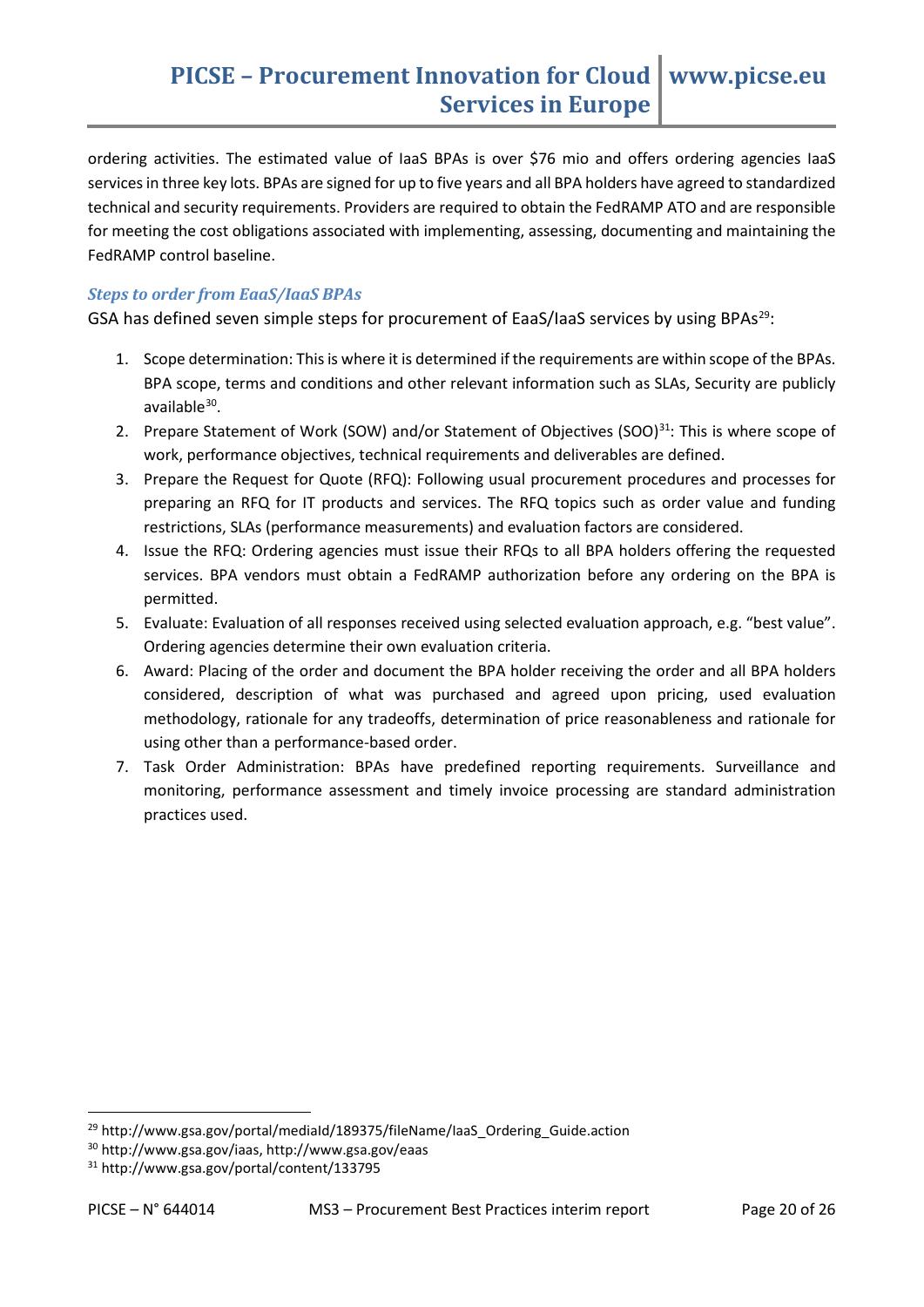# <span id="page-20-0"></span>**6. Best Practices**

A high-level procurement process for cloud services in public research organizations has been identified in D2.1 Research Procurement Model.

Guiding procurement principles are defined in all public research organizations and public administrations. They are aimed at providing overall guidance on how procurement should be conducted and values that must be maintained during the process such as transparency, fairness, efficiency, and equality. This is entrenched in internal control measures. These guiding principles are usually a fundamental part of a procurement process and are shared by public research organizations of all sizes.

From the operational standpoint, public procurement is also usually structured around a categorization of procedures based on the estimated cost of the goods or services to be acquired. The process normally foresees an increasing level of authorization and formality with the increasing monetary value of the service procured.

Public procurement generally involves competitive bidding procedures, to ensure that best quality, conditions and market prices are offered under equal and fair conditions. Nonetheless, the higher the value or risk of the operation, the more formal the control measures are for competitive bidding procedures. This ensures proper risk management and control.

Procedures reflect the guiding principles applying to the different steps throughout the procurement process. There will hence be procedures for appropriate definition of specifications, receipt of offers, evaluation, etc., covering the complete procurement process operationalizing corresponding principles.

Guiding principles and procedures are usually supported by best practice approaches, based on benchmarking, analysis, experience and lessons learnt, which contribute to efficiency and effectiveness.

The figure below outlines the five steps that are part of the standard procurement process adopted by public research organizations to procure ICT services and goods: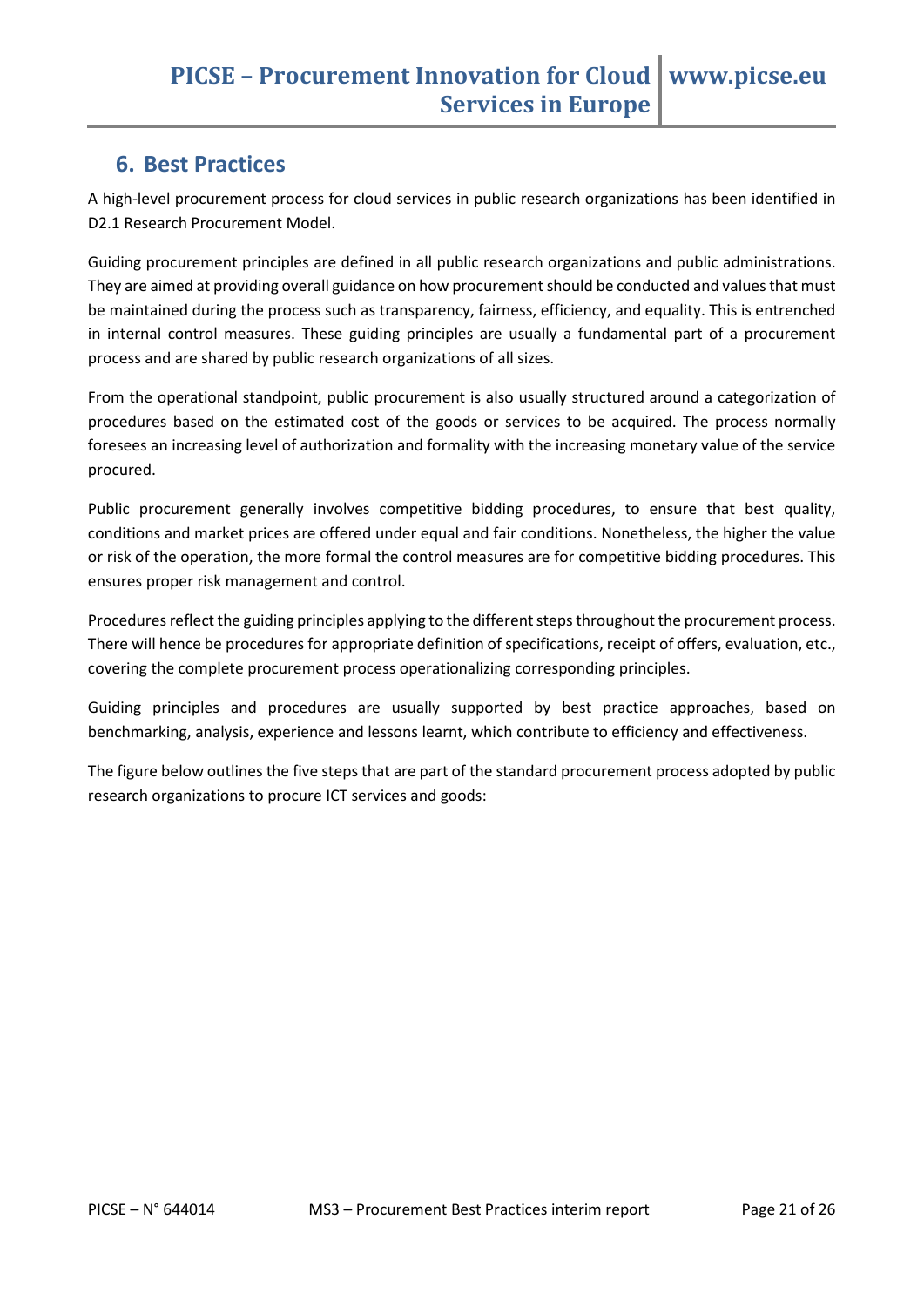

**Figure 5: The five steps of a procurement process**

D2.1 Research Procurement Model describes every step of the standard procurement process into detail. The model provides a set of checklists describing the procurement steps specifically for procuring cloud services. Each checklist includes a set of actions and recommendations for each procurement step related to the cloud environment. This report will propose procurement best practices to adopt with a particular emphasis on overcoming procurement barriers from section 6.2 in the area of:

- Policy and Organisation
- **Processes**
- Staff
- Tools
- Cloud Service Providers

The self-assessment tool is based on the Procurement Maturity Model<sup>[32](#page-21-1)</sup> (PMM), which was developed to assist procurement professionals in implementing procurement best practices as a means to improve organizational performance and professional skills. PICSE adapted PMM to the cloud case and used it in the PICSE Wizard as a base for assessment of procurement procedures for cloud services. The following sections include an analysis of the best practices reported in the tool:

## <span id="page-21-0"></span>**6.1 Policy and Organisation**

Identified procurement best practice related to policy and organisation:

a) Cloud Strategy in place: Documented cloud strategy, containing relevant and quality content, approved and resourced by executive management, that department staff are familiar with.

<span id="page-21-1"></span> <sup>32</sup> http://www.stephenguth.com/procurement-best-practices-via-the-procurement-maturity-model/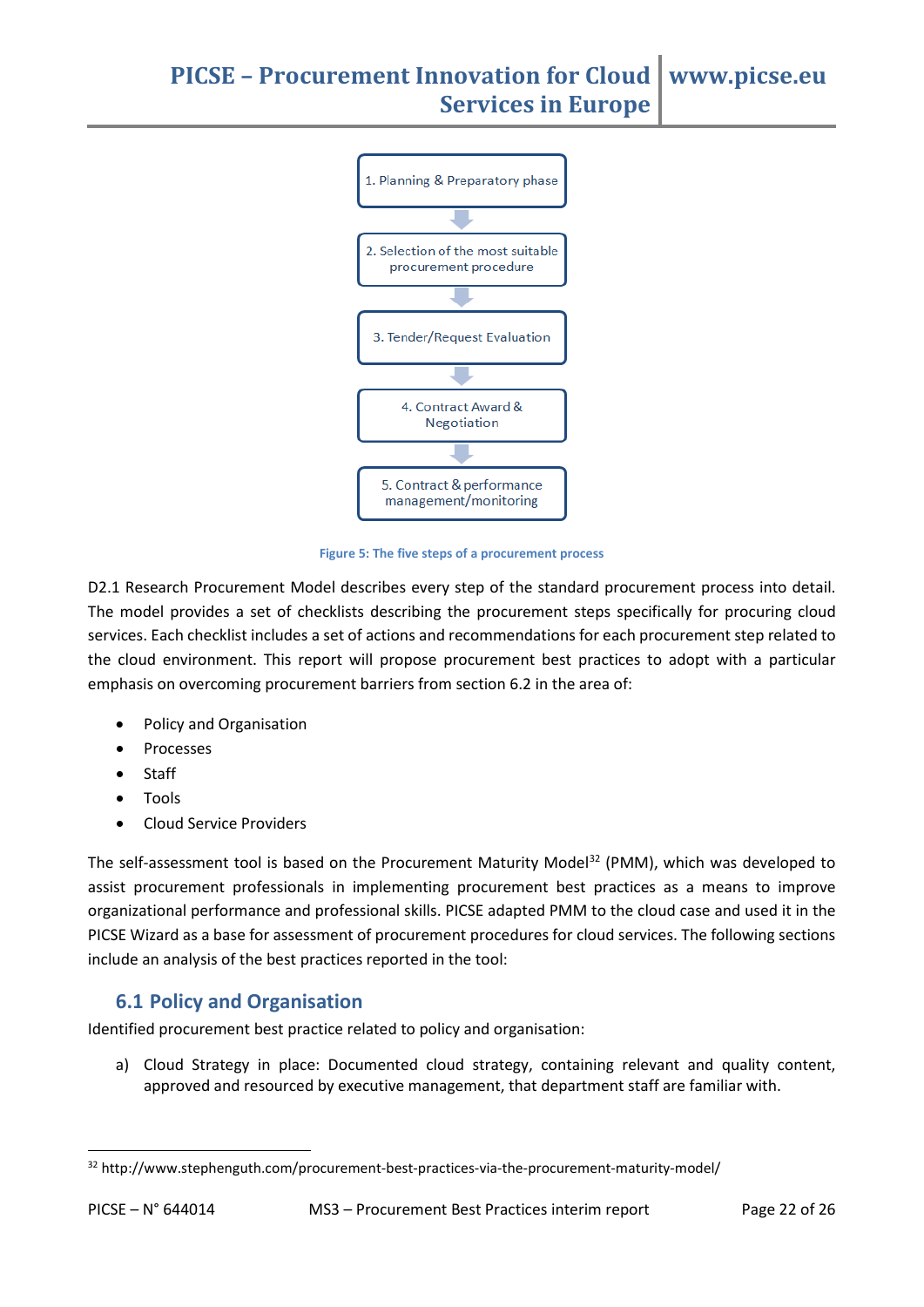- b) Procurement Policy for cloud services: Documented procurement policy for cloud services, containing relevant and quality content, that department staff and internal customers are familiar with.
- c) Procurement Policy aligned with consumption based model: Documented and formalized policies to regulate the procurement of cloud services based on a consumption based model.
- d) Executive support: The cloud procurement action is supported by executive management, and support is evidenced by the allocation of resources, such as budget, headcount, and training opportunities.
- e) Cloud Best Practices documented: The organisation has developed and constantly updates cloud best practices that are the reference point for future cloud procurement action.

## <span id="page-22-0"></span>**6.2 Processes**

Identified procurement best practice related to processes:

- Scope determination: After an organisation identifies a challenge or need, the scope of work, performance objectives and deliverables need to be defined.
- Cloud business case: A cloud business case is performed at the beginning of the procurement action and continuously updated during the procurement and after the award of the contract. For each new procurement action, the business case is done from scratch even if the procurement is similar to the previously performed by the organisation because the cloud market changes rapidly.
- Technical requirements definition: Security, data protection & privacy, data and service portability, interoperability & lock-in and legacy systems aspects are the core of the analysis of technical requirements and there are standard templates for the requirements collection.
- Legal requirements definition: Data location, protection, ownership and access, privacy, confidentiality, security, breach disclosure, control of data and compliance with applicable laws and policies aspects are the core of the analysis of technical requirements and there are standard templates for the requirements collection.
- Pre-Procurement Market engagement: Pre-Procurement market engagement enables you to consult the market and to examine alternative solutions by obtaining early feedback on the feasibility of the project. It serves to understand what the market can deliver now and in the future: if the gap between needs and capabilities is too great, the procurement action may encounter some issues.
- Cloud pilots: Even if you have experience in cloud procurement, you should not assume that the successful deployment of an application in a cloud environment is automatically a positive indication for proceeding with many other deployments; the security and resilience requirements of each application should be examined carefully and individually and compared to the available cloud architectures and security controls. A pilot test is always recommended.
- Joint Procurement: Joint procurement means combining the procurement actions of two or more contracting authorities. It's a way to share risks and burdens with other buyers and increase the negotiation power towards the CSP.
- Tender evaluation criteria: Important evaluation criteria include the pricing towards the Service Level Agreements. Termination of contract in Terms and Conditions is fundamental as well.
- Standard cloud contract: Organisation is using a standard cloud contract in the procurement process of cloud services which is considered to be "a standard specification" and pre-qualifying evaluation/review process.
- Contract negotiation: Significant amount of negotiations are conducted by the IT staff, supported by the procurement office and the legal expert and cloud-negotiation standard procedure are in place or documented.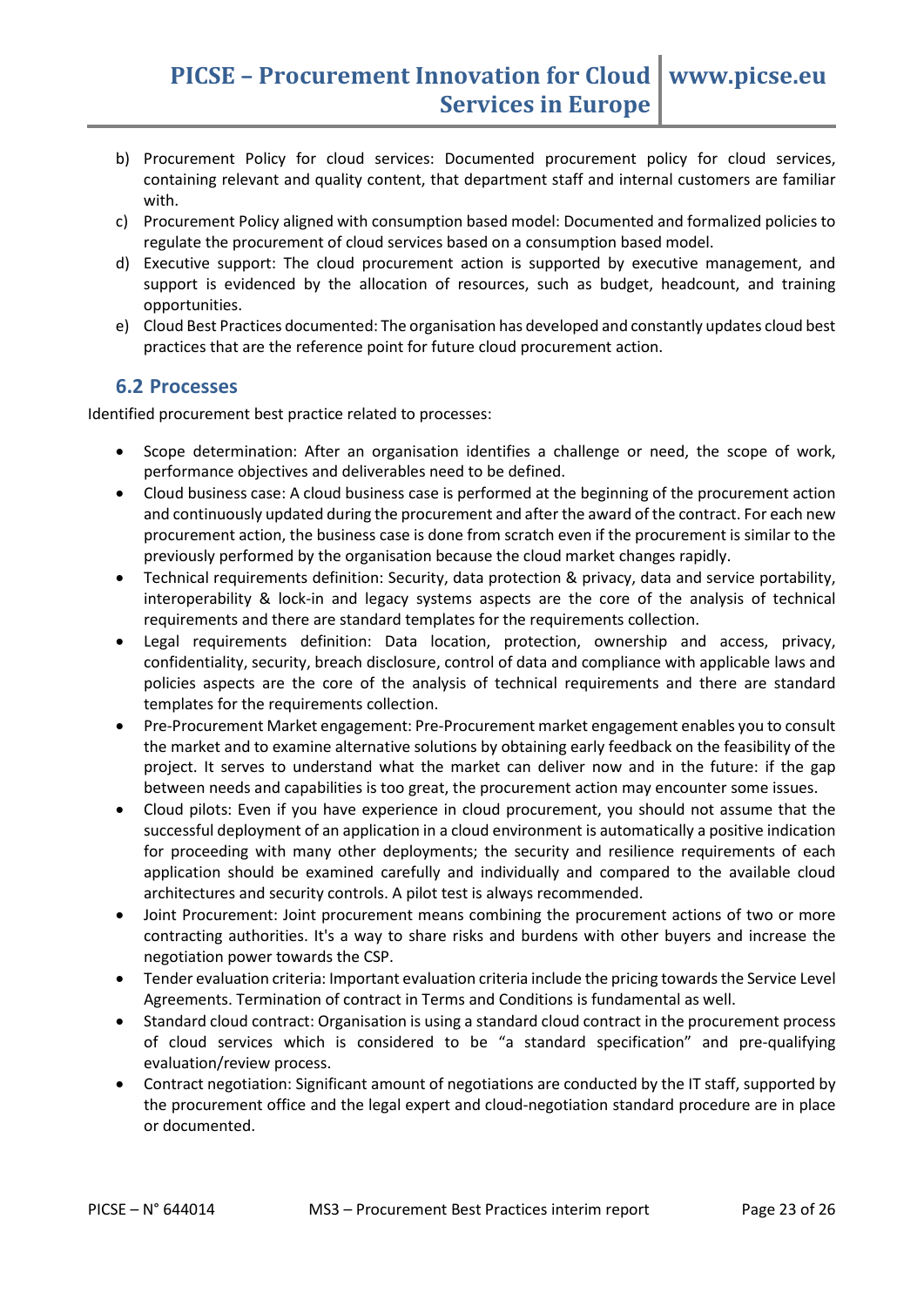- Cloud terms of service & performance monitoring and management: Regular monitoring & management of contract terms of service & performance supported by appropriate tools.
- Cloud contract payments & billing monitoring and management: Procedures are in place to monitor payments & billing; routinely performed.
- Fast-track process: For services where the standard requirements and business terms are immediately acceptable and modifications to the contract are smaller in nature, fast-track process is an efficient way to deploy services by minimising the cost/effort and increasing the time to value.

## <span id="page-23-0"></span>**6.3 Staff**

Identified procurement best practice related to staff:

- Skills of the IT staff involved in the procurement action: IT staff involved in the procurement action follows a cloud training programme and have cloud training objectives included in the annual performance plan.
- Legal Competences related to cloud computing: A legal officer with cloud skills is present in the organisation and actively supports the cloud procurement in all the phases (including the requirements collection). An appropriate budget is dedicated to outsource a legal consultant that supports the procurement team in the different phases of the cloud procurement action.
- Procurement staff skills: Procurement officers follow a cloud training programme and have cloud training objectives included in the annual performance plan.
- Financial staff skills: Financial officers follow a cloud training programme and have cloud training objectives included in the annual performance plan.
- Engagement of the IT department employees: The employees of the IT department are well informed about the cloud procurement action and they followed appropriate cloud training. They are aware of the changes that the organisation is doing and they have been already interviewed to understand what role they want/can cover in the new cloud scenario.
- Cloud users engagement: Customers view procurement department staff as virtual extensions of their own staff, engaging procurement department staff in customer-specific processes, such as customer staff meetings.

## <span id="page-23-1"></span>**6.4 Tools**

Identified procurement best practice related to tools:

- Contract performance monitoring system: Automated system exists and is in use.
- Billing monitoring system: Automated system exists and is in use.
- Cloud procurement checklist: Cloud procurement checklist exists and is in use.
- SLA templates: A cloud SLA template exists and the cloud procurement team is well-trained on its use.
- Usage of cloud-based standards: The cloud procurement team has a good understanding of cloud standards. They are used to define requirements.
- Cloud tender template: A cloud tender template exists and is in use.

## <span id="page-23-2"></span>**6.5 Cloud Service Providers**

Identified procurement best practice related to CSPs:

• Approved CSP List: Formal, current, and documented approved CSPs list exists, and is used to ensure that 75% or greater of cloud spend is through approved CSPs.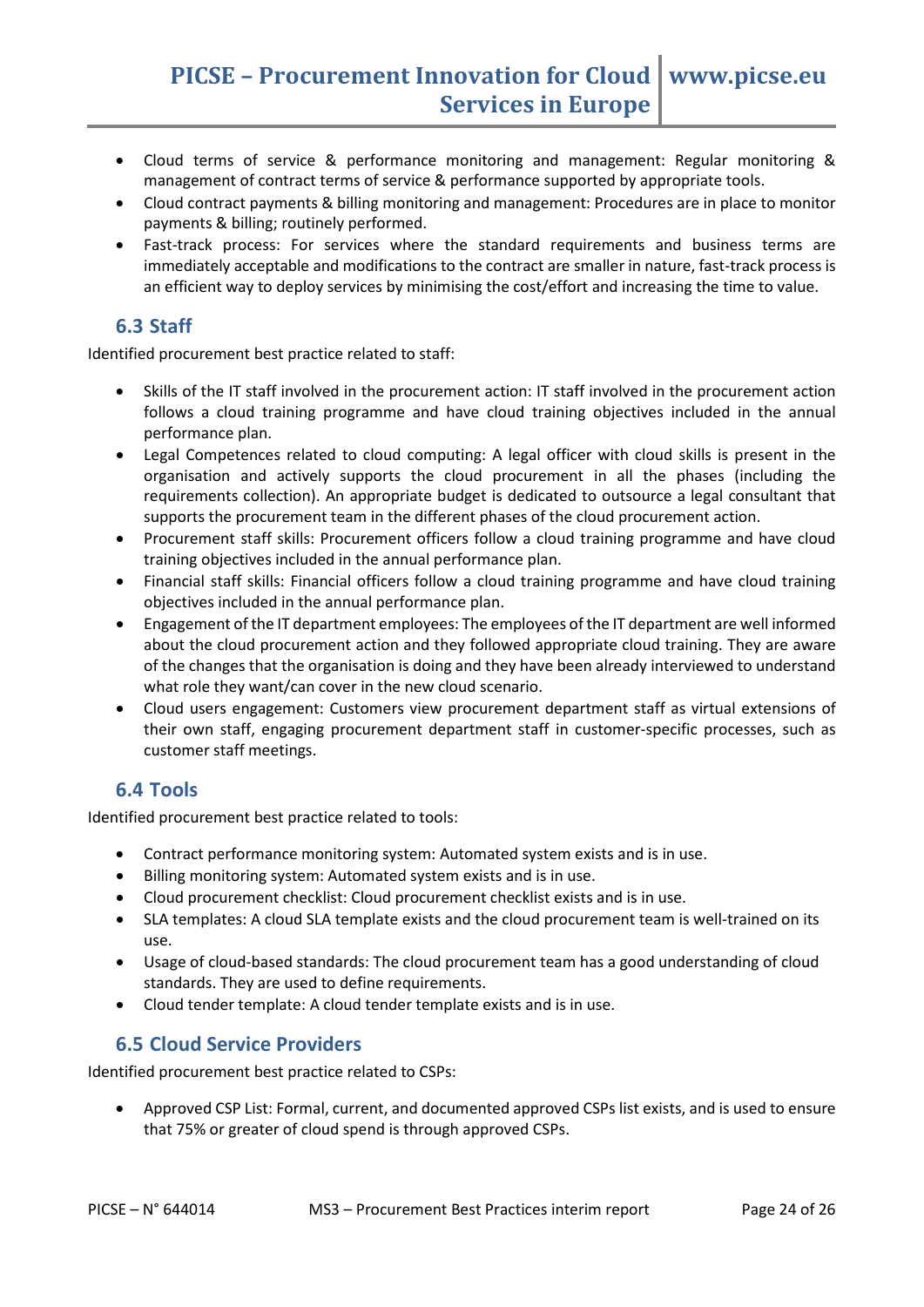- Measurements and Metrics: CSPs performance is objectively measured using predefined metrics, with performance recorded and tracked in a contract management or related system. CSPs performance measurements are mainly related to Service Level Agreements & Terms of Service.
- Service customizability: Organisation discusses CSP product roadmap (under NDA) and determines ways in which service needs to be tuned for their needs. The organisation is able to prioritize features requests and discuss prioritization with the CSP product team. CSP is capable to deliver a customized roadmap.
- Contractual flexibility: Organisation negotiates business agreements, enterprise customer agreements and any associated terms of use with the CSP. Organisation's standard cloud contract templates are used for negotiation with the CSP.
- CSP Certifications: Prospective vendors are qualified using a formal, automated process.
- Engagement: Notification of the tender publication of official portals and appropriate advertisement on external websites. Organisation of information days & meetings open to CSPs.
- Feedback collection: Feedback from all the bidders are collected and a procedure is in place to improve the tender/RFQ writing procedure on the basis of the feedback.
- Contract termination: Conditions for termination of the contract are carefully defined to avoid problems when a service is in the process of termination.